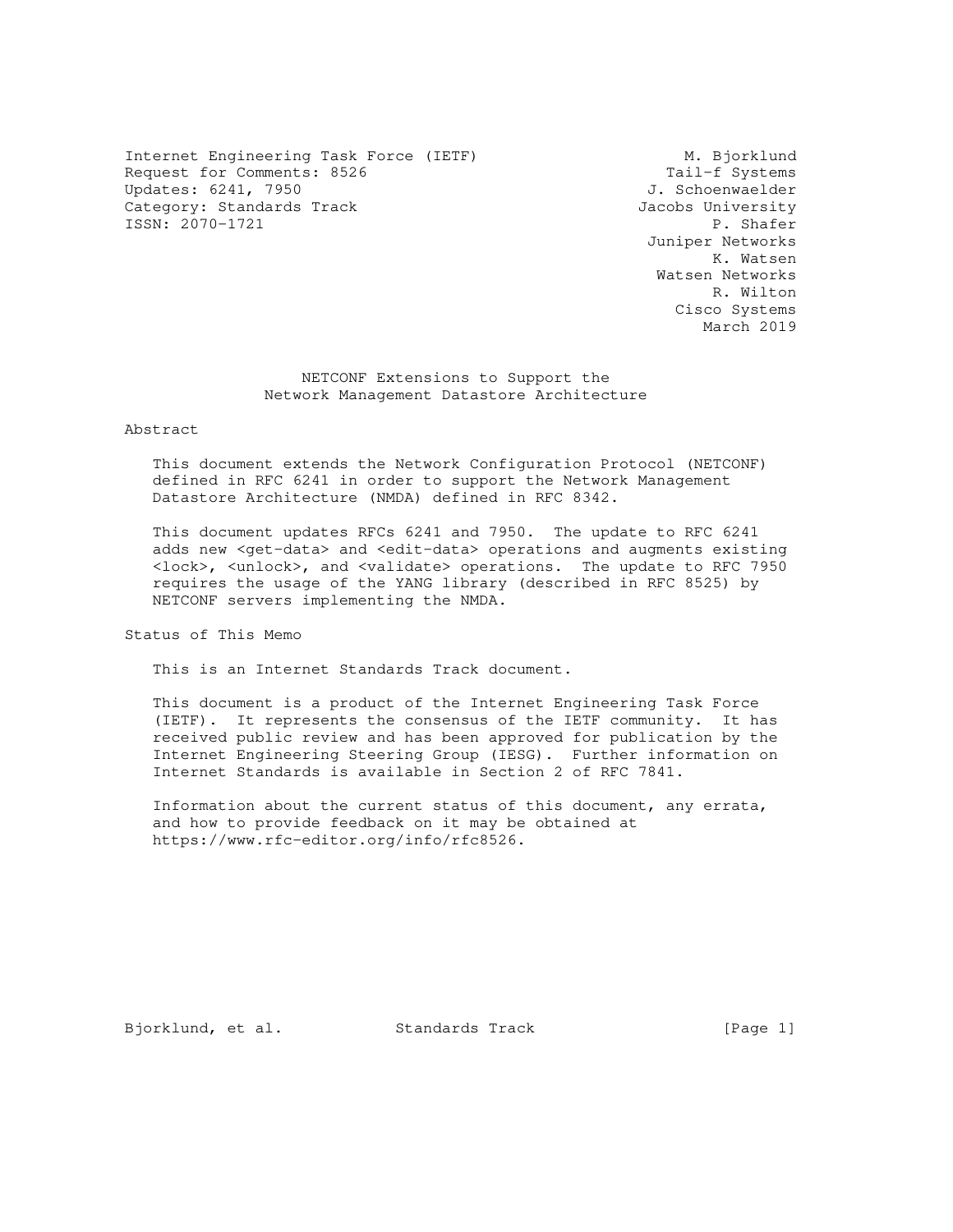# Copyright Notice

 Copyright (c) 2019 IETF Trust and the persons identified as the document authors. All rights reserved.

 This document is subject to BCP 78 and the IETF Trust's Legal Provisions Relating to IETF Documents

 (https://trustee.ietf.org/license-info) in effect on the date of publication of this document. Please review these documents carefully, as they describe your rights and restrictions with respect to this document. Code Components extracted from this document must include Simplified BSD License text as described in Section 4.e of the Trust Legal Provisions and are provided without warranty as described in the Simplified BSD License.

Table of Contents

|               | 2. Datastore and YANG Library Requirements 3 |
|---------------|----------------------------------------------|
| $\mathcal{R}$ |                                              |
|               |                                              |
|               | 3.1.1. The <get-data> Operation 4</get-data> |
|               |                                              |
|               | 3.2. Augmentations to NETCONF Operations 11  |
|               | NETCONF Datastores YANG Module 12            |
| 5.            |                                              |
|               |                                              |
|               |                                              |
|               |                                              |
|               |                                              |
|               |                                              |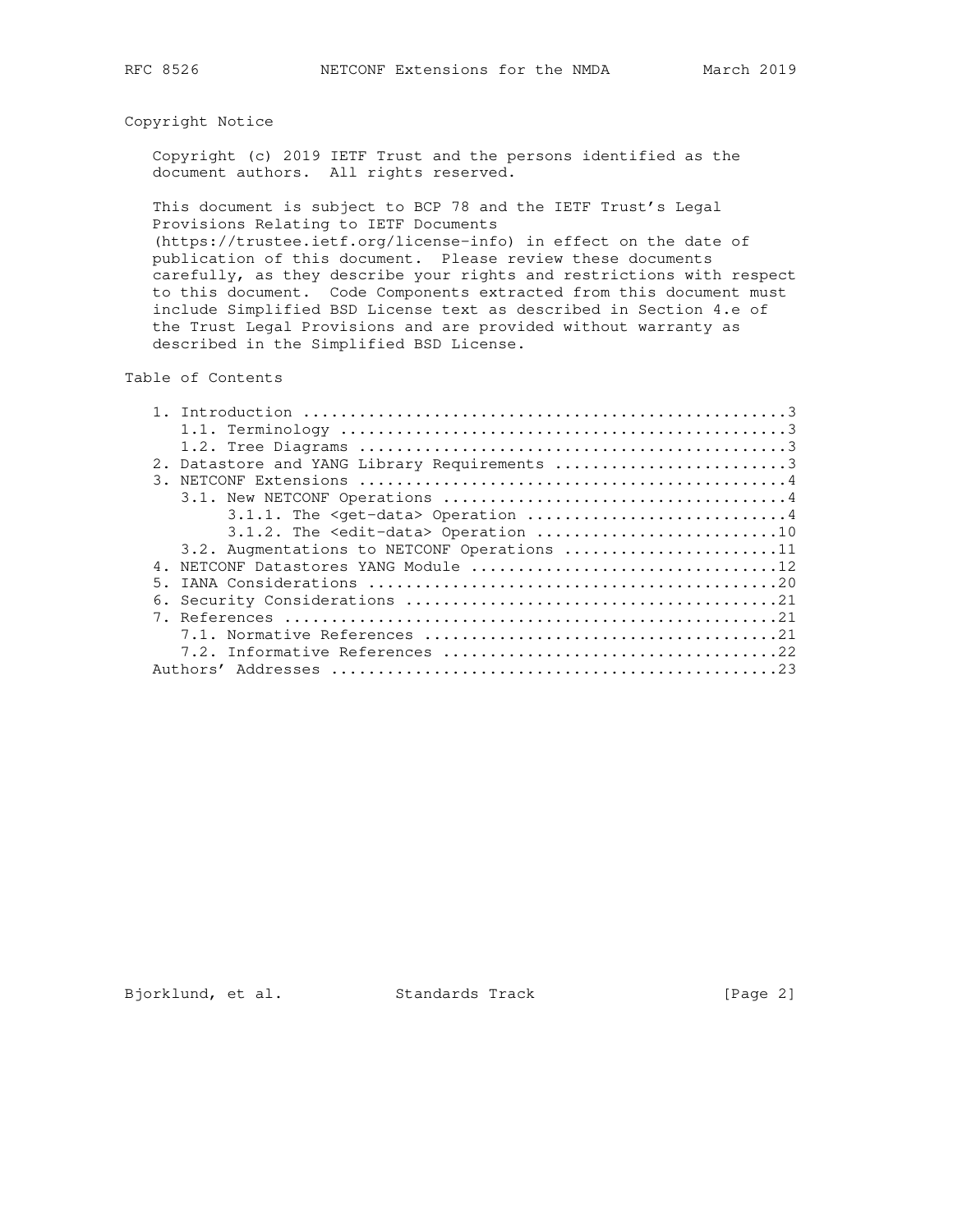## 1. Introduction

 This document extends the NETCONF protocol defined in [RFC6241] in order to support the Network Management Datastore Architecture (NMDA) defined in [RFC8342].

 This document updates [RFC6241] in order to enable NETCONF clients to interact with all the datastores supported by a server implementing the NMDA. The update both adds new <qet-data> and <edit-data> operations and augments existing <lock>, <unlock>, and <validate> operations.

 This document also updates [RFC7950] in order to enable NETCONF clients to both discover which datastores are supported by the NETCONF server and determine which modules are supported in each datastore. The update requires NETCONF servers implementing the NMDA to support the YANG library [RFC8525].

#### 1.1. Terminology

This document uses the terminology defined by the NMDA [RFC8342].

The following term is defined in [RFC8525]:

o YANG library content identifier

 The key words "MUST", "MUST NOT", "REQUIRED", "SHALL", "SHALL NOT", "SHOULD", "SHOULD NOT", "RECOMMENDED", "NOT RECOMMENDED", "MAY", and "OPTIONAL" in this document are to be interpreted as described in BCP 14 [RFC2119] [RFC8174] when, and only when, they appear in all capitals, as shown here.

## 1.2. Tree Diagrams

 Tree diagrams used in this document follow the notation defined in [RFC8340].

2. Datastore and YANG Library Requirements

 An NMDA-compliant NETCONF server MUST implement the "ietf-netconf-nmda" module defined in this document, MUST support the operational state datastore, and MUST implement at least revision 2019-01-04 of the "ietf-yang-library" module defined in [RFC8525].

 A NETCONF client can discover which datastores and YANG modules the server supports by reading the YANG library information from the operational state datastore.

Bjorklund, et al. Standards Track [Page 3]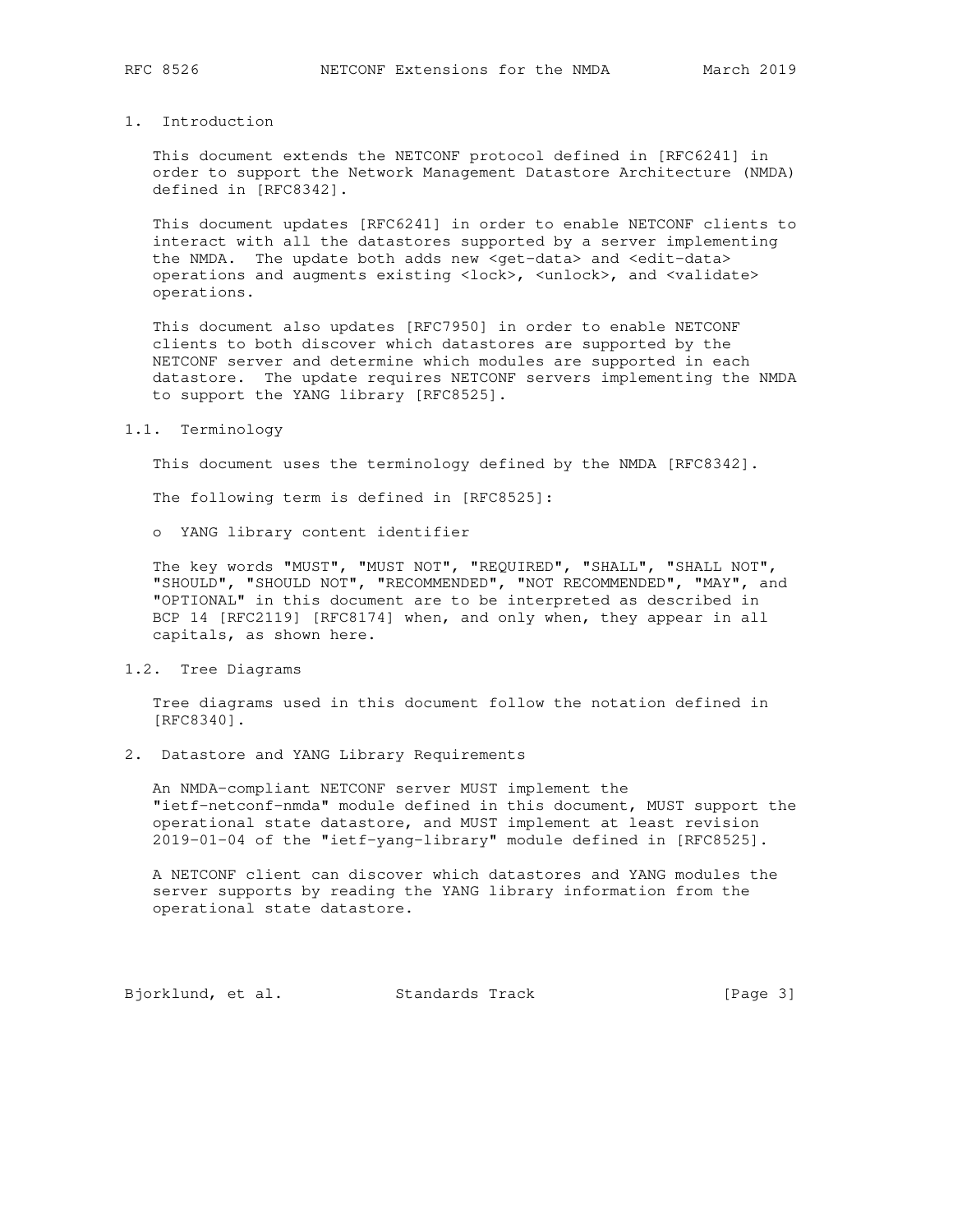The server MUST advertise the following capability in the <hello> message (line breaks and whitespace are used for formatting reasons only):

 urn:ietf:params:netconf:capability:yang-library:1.1? revision=<date>&content-id=<content-id-value>

 The parameter "revision" has the same value as the revision date of the "ietf-yang-library" module implemented by the server. This parameter MUST be present.

 The parameter "content-id" contains the YANG library content identifier [RFC8525]. This parameter MUST be present.

 With this mechanism, a client can cache the supported datastores and YANG modules for a server and only update the cache if the "content-id" value in the <hello> message changes.

 This document updates Section 5.6.4 of [RFC7950] to allow servers to advertise the capability :yang-library:1.1 instead of :yang-library:1.0 and to implement the subtree "/yang-library" [RFC8525] instead of "/modules-state".

3. NETCONF Extensions

 This section describes the NETCONF extensions needed to support the NMDA. These changes are defined in the new "ietf-netconf-nmda" YANG [RFC7950] module.

 These changes include the use of source and target parameters based on the "datastore" identity defined in the "ietf-datastores" module [RFC8342]. The use of identities allows future expansion in a way that the choice-based strategy from the original operations (e.g., <get-config> and <edit-config>) does not.

## 3.1. New NETCONF Operations

 Two new operations -- <get-data> and <edit-data> -- are defined in this document in order to support the NMDA. These operations are similar to the <get-config> and <edit-config> operations, but they can work on an extensible set of datastores.

# 3.1.1. The <get-data> Operation

 The <get-data> operation retrieves data from a specific NMDA datastore. This operation is similar to NETCONF's <get-config> operation defined in [RFC6241], but it adds the flexibility to select the source datastore.

Bjorklund, et al. Standards Track [Page 4]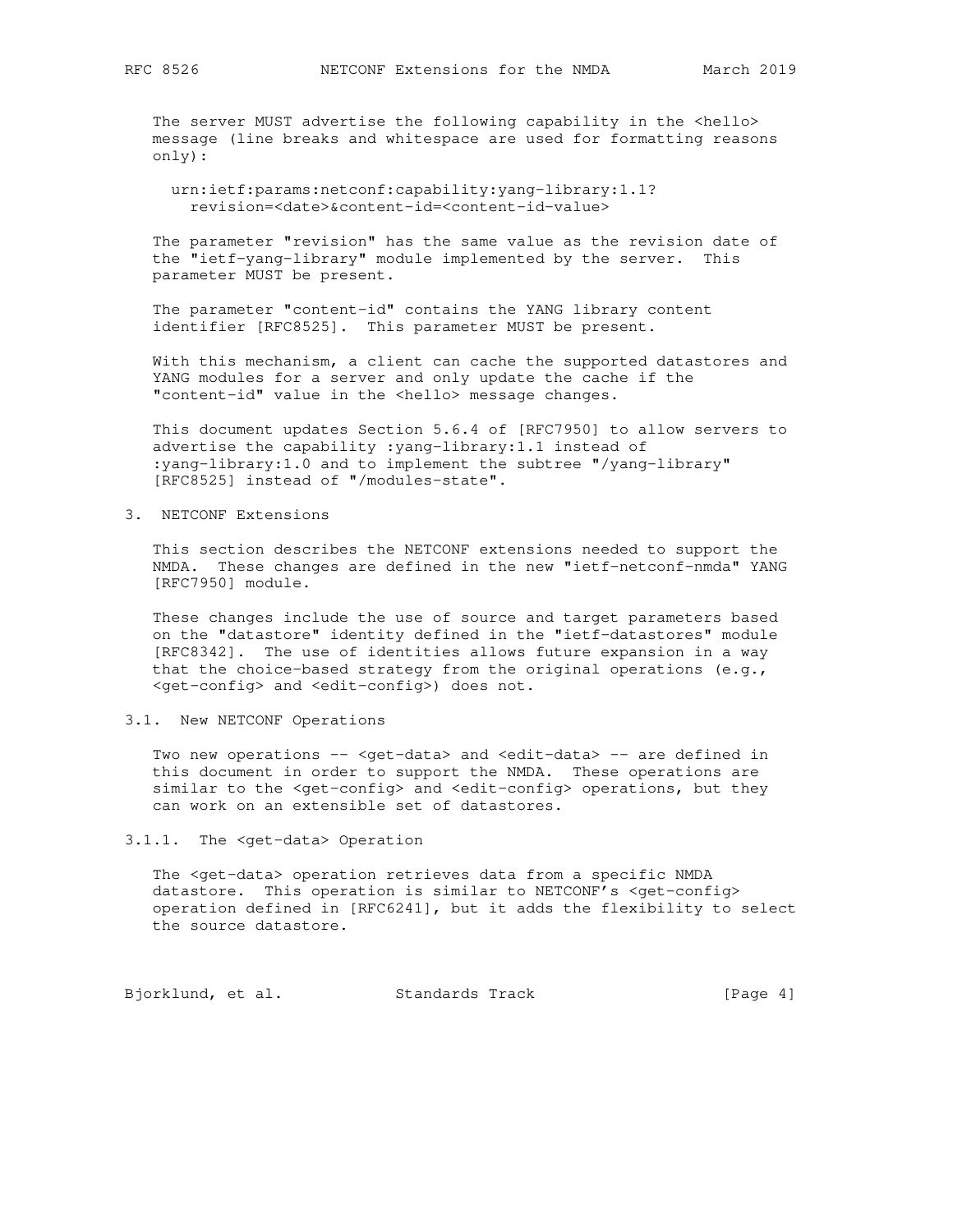```
 +---x get-data
     +---w input
       | +---w datastore ds:datastore-ref
      +---w (filter-spec)?
       | +--: (subtree-filter)
         | | | +---w subtree-filter? <anydata>
       +--: (xpath-filter)
          | | +---w xpath-filter? yang:xpath1.0 {nc:xpath}?
       | +---w config-filter? boolean
       | +---w (origin-filters)? {origin}?
        | | +--:(origin-filter)
 | | | +---w origin-filter* or:origin-ref
 | | +--:(negated-origin-filter)
 | | +---w negated-origin-filter* or:origin-ref
 | +---w max-depth? union
 | +---w with-origin? empty {origin}?
 | +---w with-defaults? with-defaults-mode
     +--ro output
       +--ro data? <anydata>
```
 The "datastore" parameter indicates the datastore that is the source of the data to be retrieved. This is a "datastore" identity.

 The <get-data> operation accepts a content filter parameter, similar to the "filter" parameter of <get-config>, but uses explicit nodes for subtree filtering ("subtree-filter") and XPath filtering ("xpath-filter").

 The "config-filter" parameter can be used to retrieve only "config true" or "config false" nodes.

 The "origin-filter" parameter, which can be present multiple times, selects nodes equal to or derived from any of the given values. The "negated-origin-filter", which can be present multiple times, selects nodes that are not equal to or derived from any of the given values. The "origin-filter" and "negated-origin-filter" parameters cannot be used together.

 The "max-depth" parameter can be used by the client to limit the number of subtree levels that are returned in the reply.

3.1.1.1. "origin" Metadata Annotation

 The <get-data> operation defines a parameter named "with-origin", which if present, requests that the server includes "origin" metadata annotations in its response, as detailed in the NMDA. This parameter is only valid for the operational state datastore and any datastores with identities derived from the "operational" identity. Otherwise,

Bjorklund, et al. Standards Track [Page 5]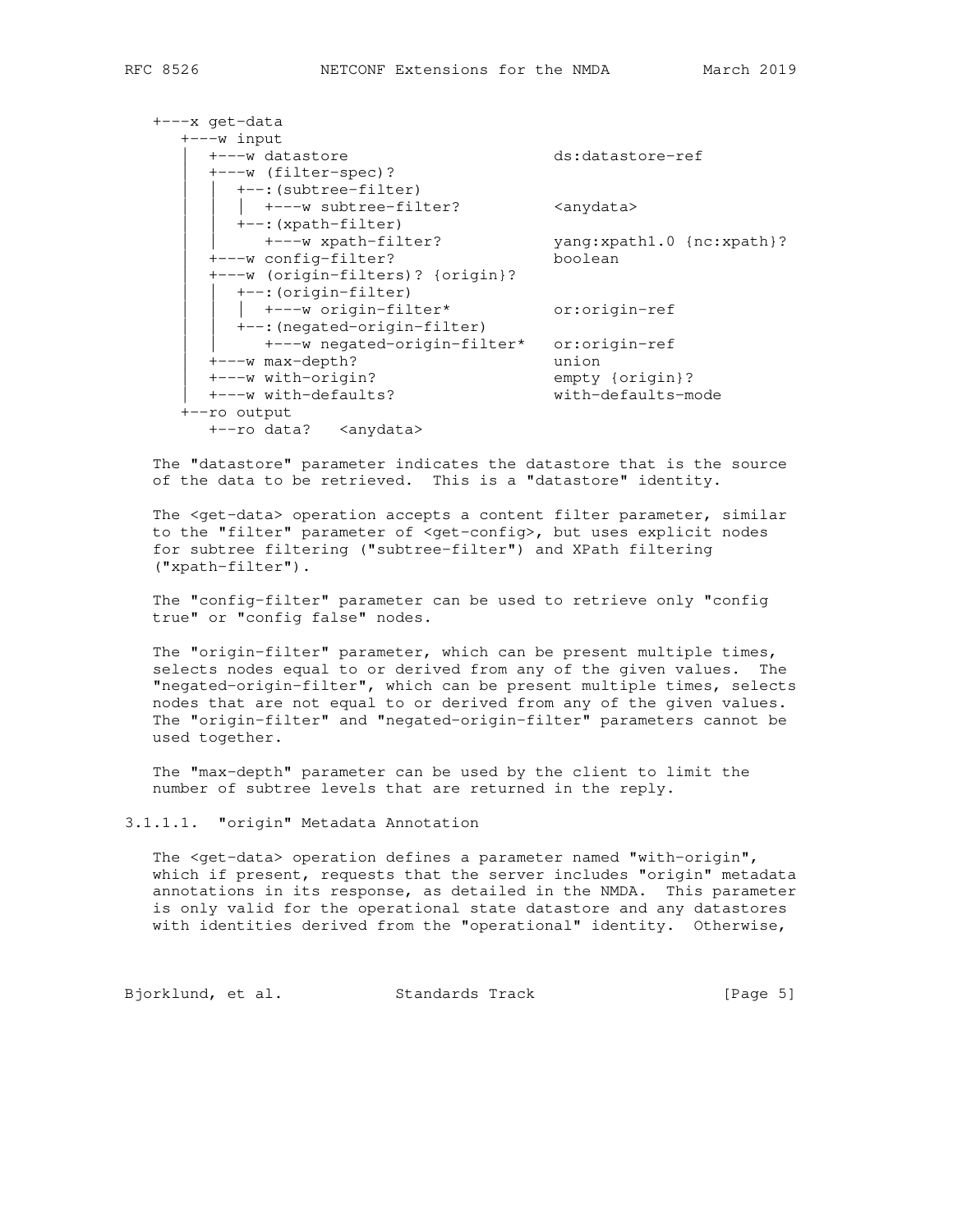if an invalid datastore is specified then an error is returned, as specified in the "ietf-netconf-nmda" module (see Section 4). Note that "origin" metadata annotations are not included in a response unless a client explicitly requests them.

 Data in the operational state datastore can come from multiple sources. The server should return the "origin" metadata annotation value that most accurately indicates the source of the operational value, as specified in Section 5.3.4 of [RFC8342].

 When encoding the "origin" metadata annotation for a hierarchy of returned nodes, the annotation may be omitted for a child node when the value matches that of the parent node, as described in the "ietf-origin" YANG module [RFC8342].

 Support for the "with-origin" parameter is OPTIONAL. It is identified with the feature "origin".

3.1.1.2. "with-defaults" Interactions

 If the "with-defaults" capability is supported by the server, then the "with-defaults" parameter, defined in [RFC6243], is supported for <get-data> operations that target conventional configuration datastores.

 Support for the "with-defaults" parameter is OPTIONAL for <get-data> operations that target <operational>. The associated capability to indicate a server's support is identified with the URI:

urn:ietf:params:netconf:capability:with-operational-defaults:1.0

 If the "with-defaults" parameter is supported for <get-data> operations on <operational>, then all retrieval modes specified in either the 'basic-mode' or 'also-supported' parameter of the "with-defaults" capability are permitted. The behavior of the "with-defaults" parameter for <operational> is defined as below:

 o If no "with-defaults" parameter is specified, or if it is set to "explicit", "report-all", or "report-all-tagged", then the "in use" values, as defined in Section 5.3 of [RFC8342], are returned from the operational state datastore, even if a node happens to have a default statement in the YANG module, and this default value is being used by the server. If the "with-defaults" parameter is set to "report-all-tagged", any values that match the schema default are tagged with additional metadata, as described in Section 3.4 of [RFC6243].

Bjorklund, et al. Standards Track [Page 6]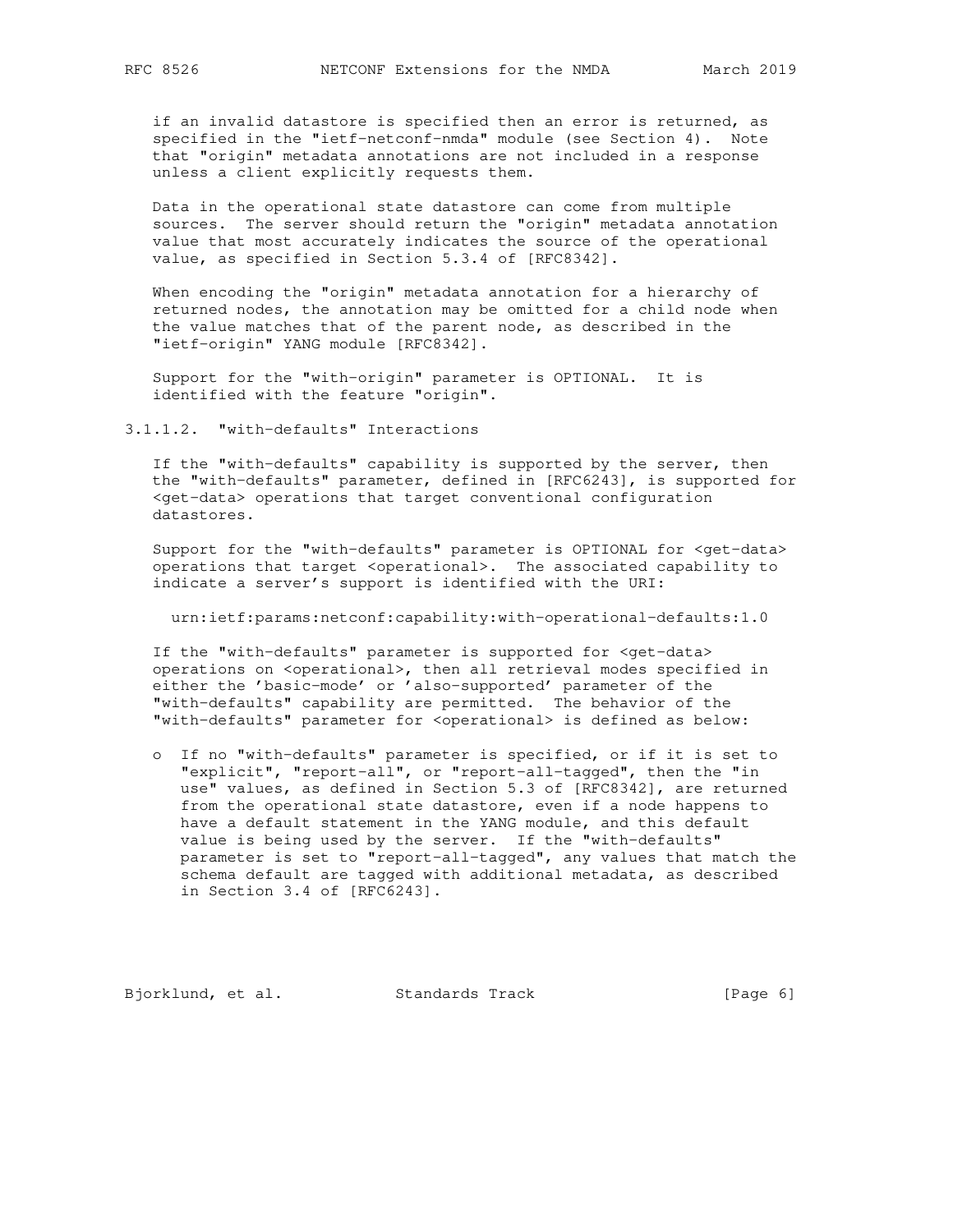o If the "with-defaults" parameter is set to "trim", all "in use" values are returned, except that the output is filtered to exclude any values that match the default defined in the YANG schema.

 Support for "with-defaults" in <get-data> operations on any datastore not defined in [RFC8342] should be defined by the specification for the datastore.

3.1.1.3. Example: Retrieving an Entire Subtree from <running>

 The following example shows the <get-data> version of the <get-config> example shown in Section 7.1 of [RFC6241], which selects the entire "/users" subtree:

```
 <rpc message-id="101"
      xmlns="urn:ietf:params:xml:ns:netconf:base:1.0">
   <get-data xmlns="urn:ietf:params:xml:ns:yang:ietf-netconf-nmda"
             xmlns:ds="urn:ietf:params:xml:ns:yang:ietf-datastores">
     <datastore>ds:running</datastore>
     <subtree-filter>
       <top xmlns="http://example.com/schema/1.2/config">
         <users/>
       </top>
     </subtree-filter>
   </get-data>
\langle rpc>
 <rpc-reply message-id="101"
      xmlns="urn:ietf:params:xml:ns:netconf:base:1.0">
   <data xmlns="urn:ietf:params:xml:ns:yang:ietf-netconf-nmda">
     <top xmlns="http://example.com/schema/1.2/config">
       <users>
         <user>
           <name>root</name>
           <type>superuser</type>
           <full-name>Charlie Root</full-name>
           <company-info>
             <dept>1</dept>
            <id>1</id>
           </company-info>
         </user>
         <!-- additional <user> elements appear here... -->
       </users>
     </top>
   </data>
</rpc-reply>
```
Bjorklund, et al. Standards Track [Page 7]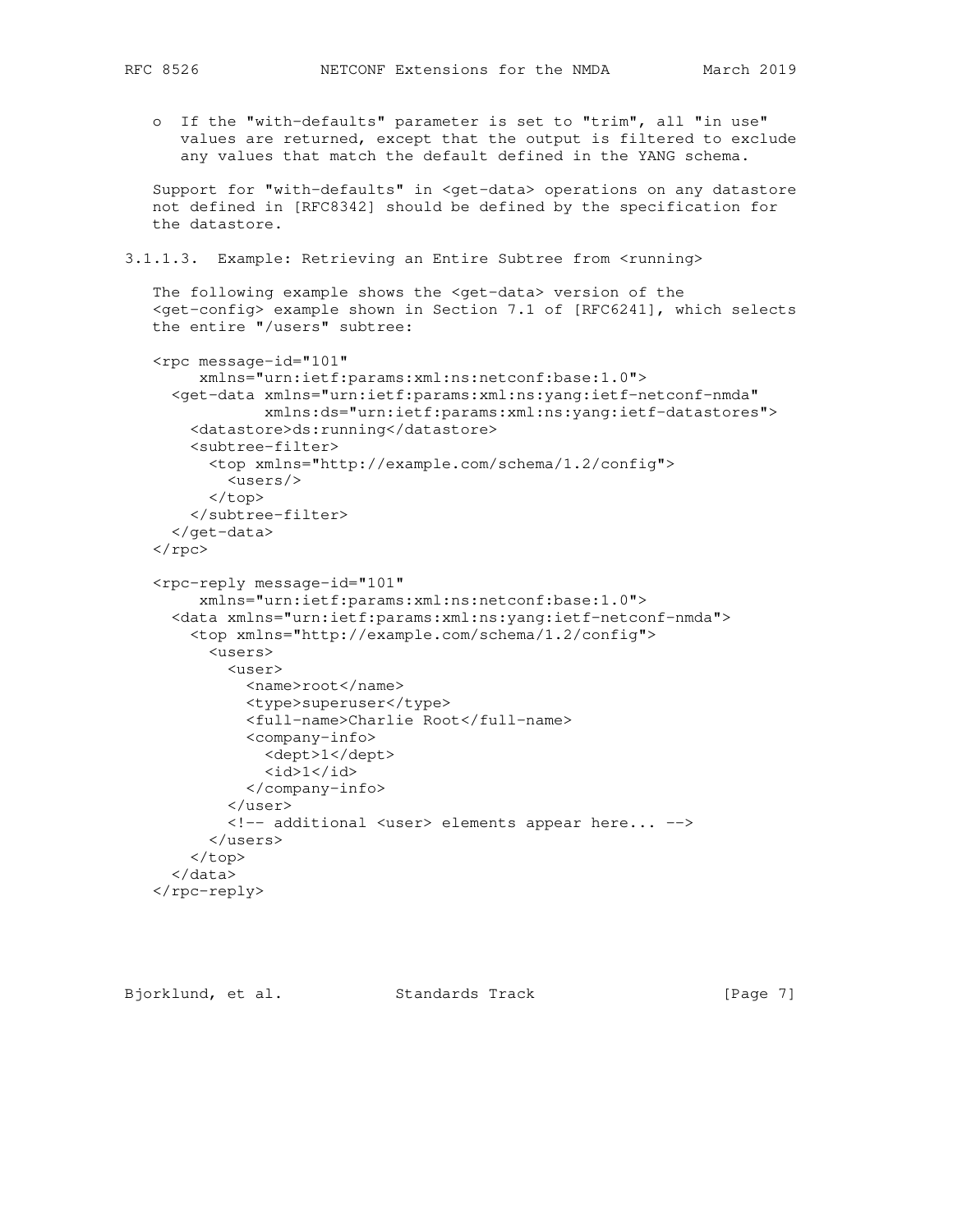```
3.1.1.4. Example: Retrieving a Filtered Subtree from <operational>
```
 The following example shows how the "origin-filter" can be used to retrieve nodes from <operational>. The example uses the fictional data model defined in Appendix C of [RFC8342].

```
 <rpc message-id="102"
      xmlns="urn:ietf:params:xml:ns:netconf:base:1.0">
   <get-data xmlns="urn:ietf:params:xml:ns:yang:ietf-netconf-nmda"
             xmlns:ds="urn:ietf:params:xml:ns:yang:ietf-datastores"
             xmlns:or="urn:ietf:params:xml:ns:yang:ietf-origin">
     <datastore>ds:operational</datastore>
     <subtree-filter>
      <bgp xmlns="http://example.com/ns/bgp"/>
     </subtree-filter>
     <origin-filter>or:intended</origin-filter>
     <origin-filter>or:system</origin-filter>
     <with-origin/>
   </get-data>
\langle rpc>
 <rpc-reply message-id="102"
     xmlns="urn:ietf:params:xml:ns:netconf:base:1.0">
   <data xmlns="urn:ietf:params:xml:ns:yang:ietf-netconf-nmda">
     <bgp xmlns="http://example.com/ns/bgp"
          xmlns:or="urn:ietf:params:xml:ns:yang:ietf-origin"
          or:origin="or:intended">
       <peer>
         <name>2001:db8::2:3</name>
         <local-port or:origin="or:system">60794</local-port>
        <state>established</state>
       </peer>
     </bgp>
   </data>
 </rpc-reply>
```
Bjorklund, et al. Standards Track [Page 8]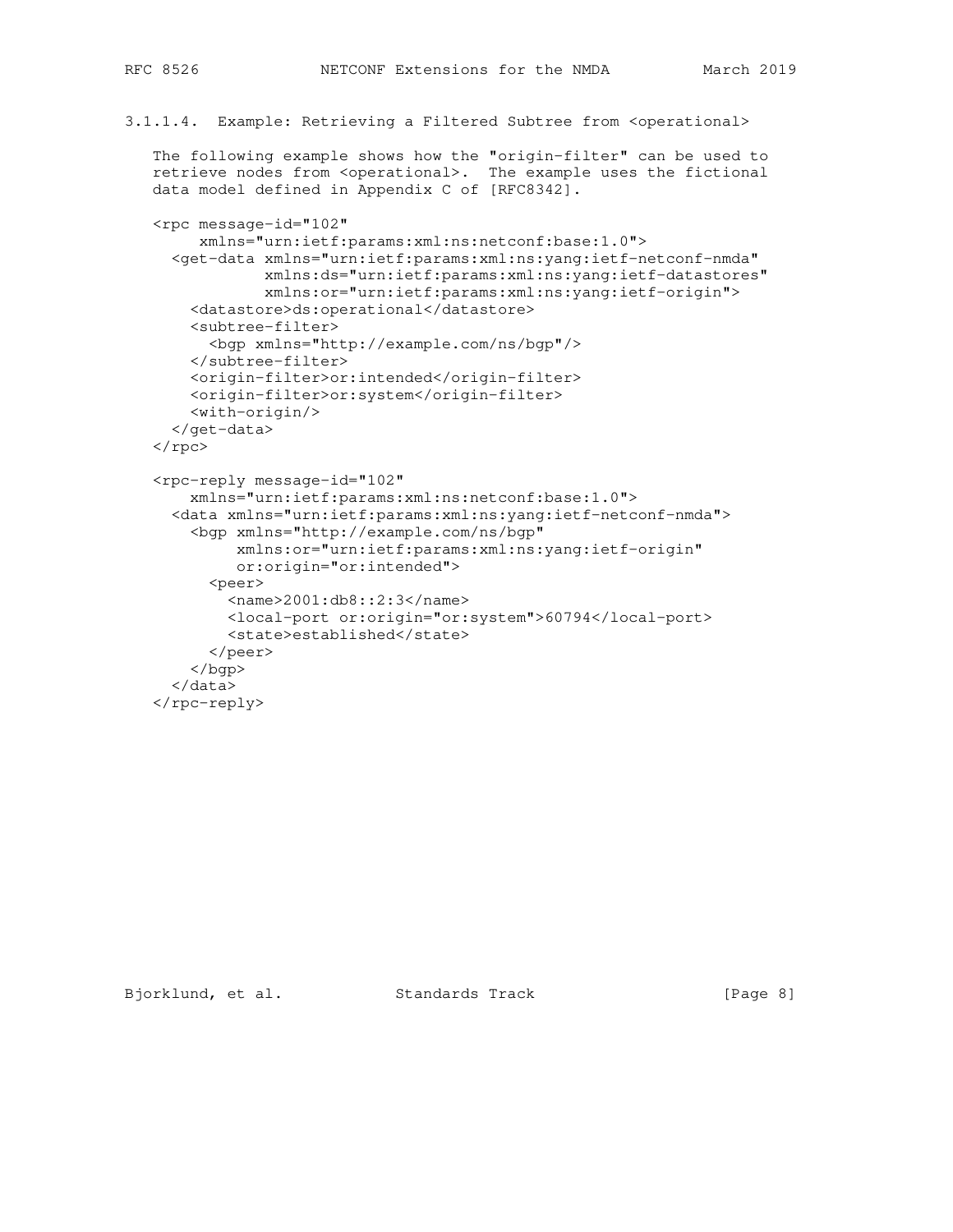```
 In order to not retrieve any system state nodes, the "config-filter"
 can be used:
 <rpc message-id="103"
      xmlns="urn:ietf:params:xml:ns:netconf:base:1.0">
   <get-data xmlns="urn:ietf:params:xml:ns:yang:ietf-netconf-nmda"
             xmlns:ds="urn:ietf:params:xml:ns:yang:ietf-datastores"
             xmlns:or="urn:ietf:params:xml:ns:yang:ietf-origin">
     <datastore>ds:operational</datastore>
     <subtree-filter>
       <bgp xmlns="http://example.com/ns/bgp"/>
     </subtree-filter>
     <config-filter>true</config-filter>
     <origin-filter>or:intended</origin-filter>
     <origin-filter>or:system</origin-filter>
     <with-origin/>
   </get-data>
\langle /rpc>
 <rpc-reply message-id="103"
            xmlns="urn:ietf:params:xml:ns:netconf:base:1.0">
   <data xmlns="urn:ietf:params:xml:ns:yang:ietf-netconf-nmda">
     <bgp xmlns="http://example.com/ns/bgp"
          xmlns:or="urn:ietf:params:xml:ns:yang:ietf-origin"
          or:origin="or:intended">
       <peer>
         <name>2001:db8::2:3</name>
         <local-port or:origin="or:system">60794</local-port>
       </peer>
     </bgp>
   </data>
```

```
\langle/rpc-reply>
```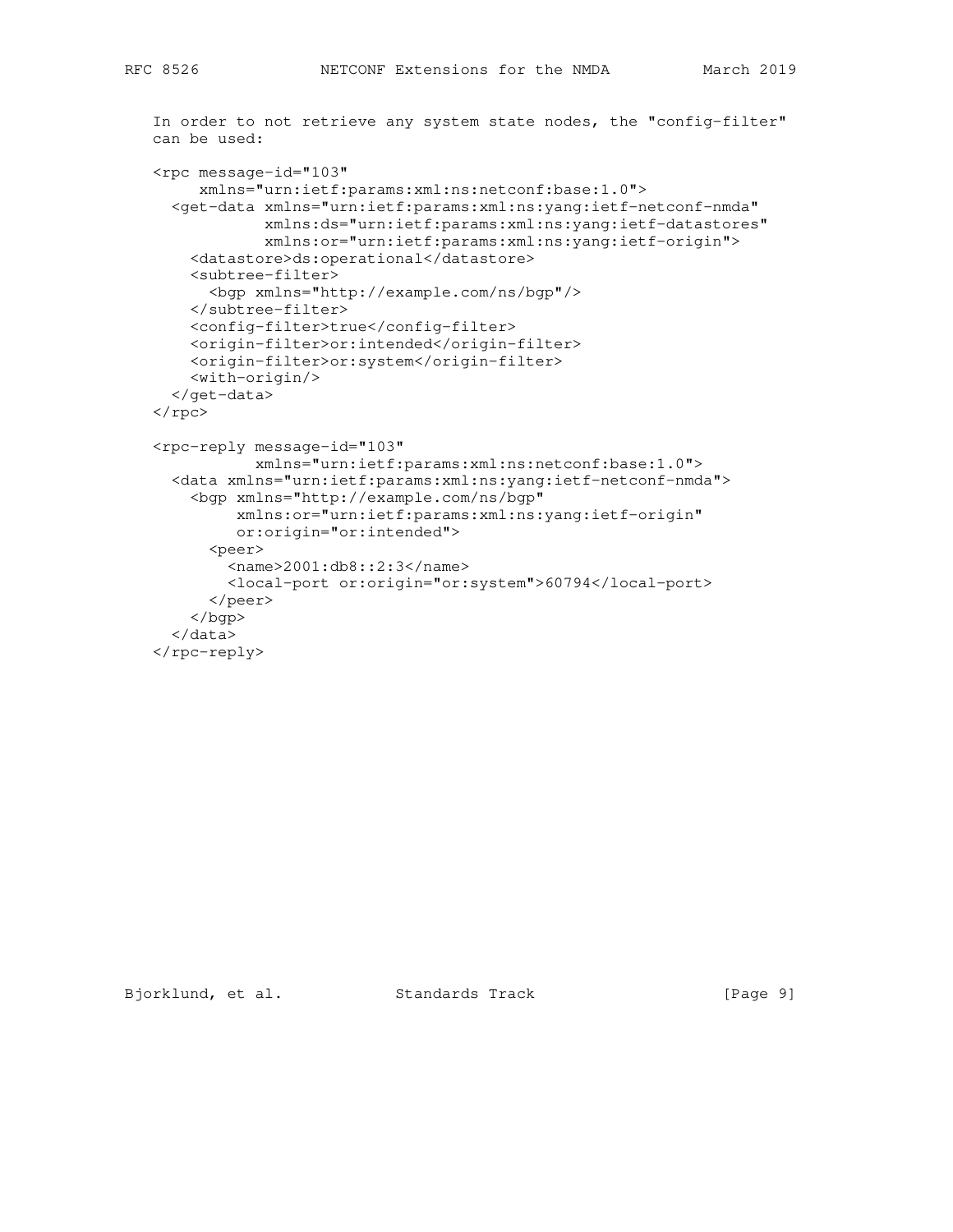#### 3.1.2. The <edit-data> Operation

 The <edit-data> operation changes the contents of a writable datastore, similar to the <edit-config> operation defined in [RFC6241] but with additional flexibility in naming the target datastore. If an <edit-data> operation is invoked on a non-writable datastore, then an error is returned, as specified in the "ietf-netconf-nmda" module (see Section 4).

| +---x edit-data<br>$+---w$ input            |                                 |
|---------------------------------------------|---------------------------------|
| +---w datastore<br>+---w default-operation? | ds:datastore-ref<br>enumeration |
| +---w (edit-content)<br>$+--$ : (config)    |                                 |
| $\vert$ +---w config?<br>$+--$ : (url)      | <anydata></anydata>             |
| $+---w$ $\ln$ ?                             | inet:uri {nc:url}?              |

 The "datastore" parameter is a "datastore" identity that indicates the desired target datastore where changes should be made.

 The "default-operation" parameter selects the default operation to use. It is a copy of the "default-operation" parameter of the <edit-config> operation.

 The "edit-content" parameter specifies the content for the edit operation. It mirrors the "edit-content" choice of the <edit-config> operation. Note, however, that the "config" element in the "edit-content" choice of <edit-data> uses "anydata" (introduced in YANG 1.1 [RFC7950]) while the "config" element in the "edit-content" choice of <edit-config> used "anyxml".

 The <edit-data> operation does not support the "error-option" and the "test-option" parameters that were part of the <edit-config> operation. The error behavior of <edit-data> corresponds to the "rollback-on-error" value in the "error-option" parameter.

 If the "with-defaults" capability is supported by the server, the semantics of editing modes is the same as for <edit-config>, as described in Section 4.5.2 of [RFC6243].

Semantics for "with-defaults" in <edit-data> operations on any non conventional configuration datastores should be defined by the specification for the datastore.

Bjorklund, et al. Standards Track [Page 10]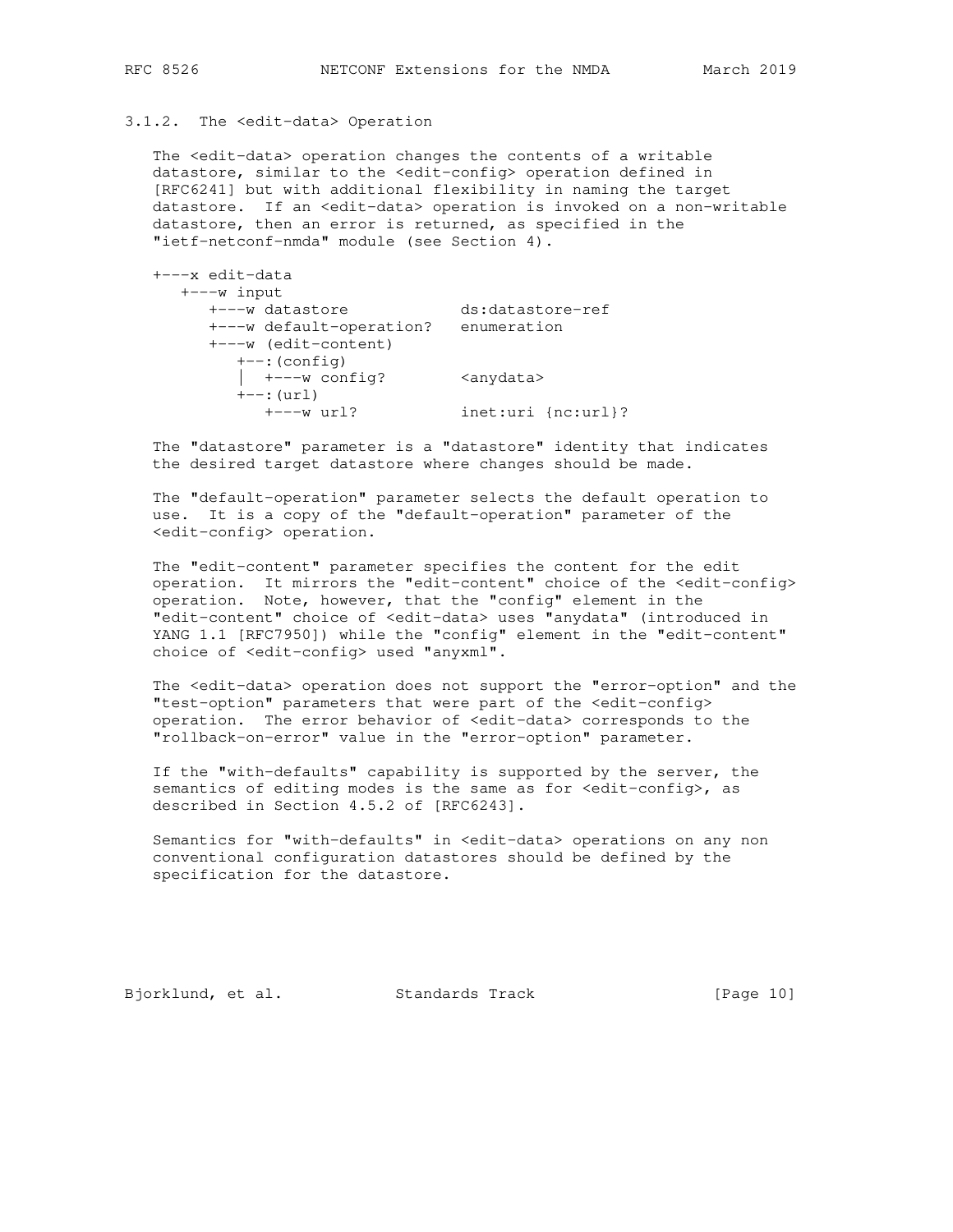3.1.2.1. Example: Setting a Leaf of an Interface in <running>

The following example shows the <edit-data> version of the first <edit-config> example in Section 7.2 of [RFC6241]. In this example, the MTU is set to 1500 on an interface named "Ethernet0/0" in the running configuration datastore.

```
 <rpc message-id="103"
      xmlns="urn:ietf:params:xml:ns:netconf:base:1.0">
   <edit-data xmlns="urn:ietf:params:xml:ns:yang:ietf-netconf-nmda"
              xmlns:ds="urn:ietf:params:xml:ns:yang:ietf-datastores">
     <datastore>ds:running</datastore>
     <config>
       <top xmlns="http://example.com/schema/1.2/config">
         <interface>
            <name>Ethernet0/0</name>
            <mtu>1500</mtu>
         </interface>
       </top>
     </config>
   </edit-data>
\langle / rpc <rpc-reply message-id="103"
      xmlns="urn:ietf:params:xml:ns:netconf:base:1.0">
  \langle \text{ok}/\rangle\langle/rpc-reply>
```
 The other <edit-config> examples shown in Section 7.2 of [RFC6241] can be translated to <edit-data> examples in a similar way.

```
3.2. Augmentations to NETCONF Operations
```
 Several of the operations defined in the base NETCONF YANG module "ietf-netconf" [RFC6241] may be used with new datastores. Hence, the <lock>, <unlock>, and <validate> operations are augmented with a new "datastore" leaf that can select the desired datastore. If a <lock>, <unlock>, or <validate> operation is not supported on a particular datastore, then an error is returned, as specified in the "ietf-netconf-nmda" module (see Section 4).

Bjorklund, et al. Standards Track [Page 11]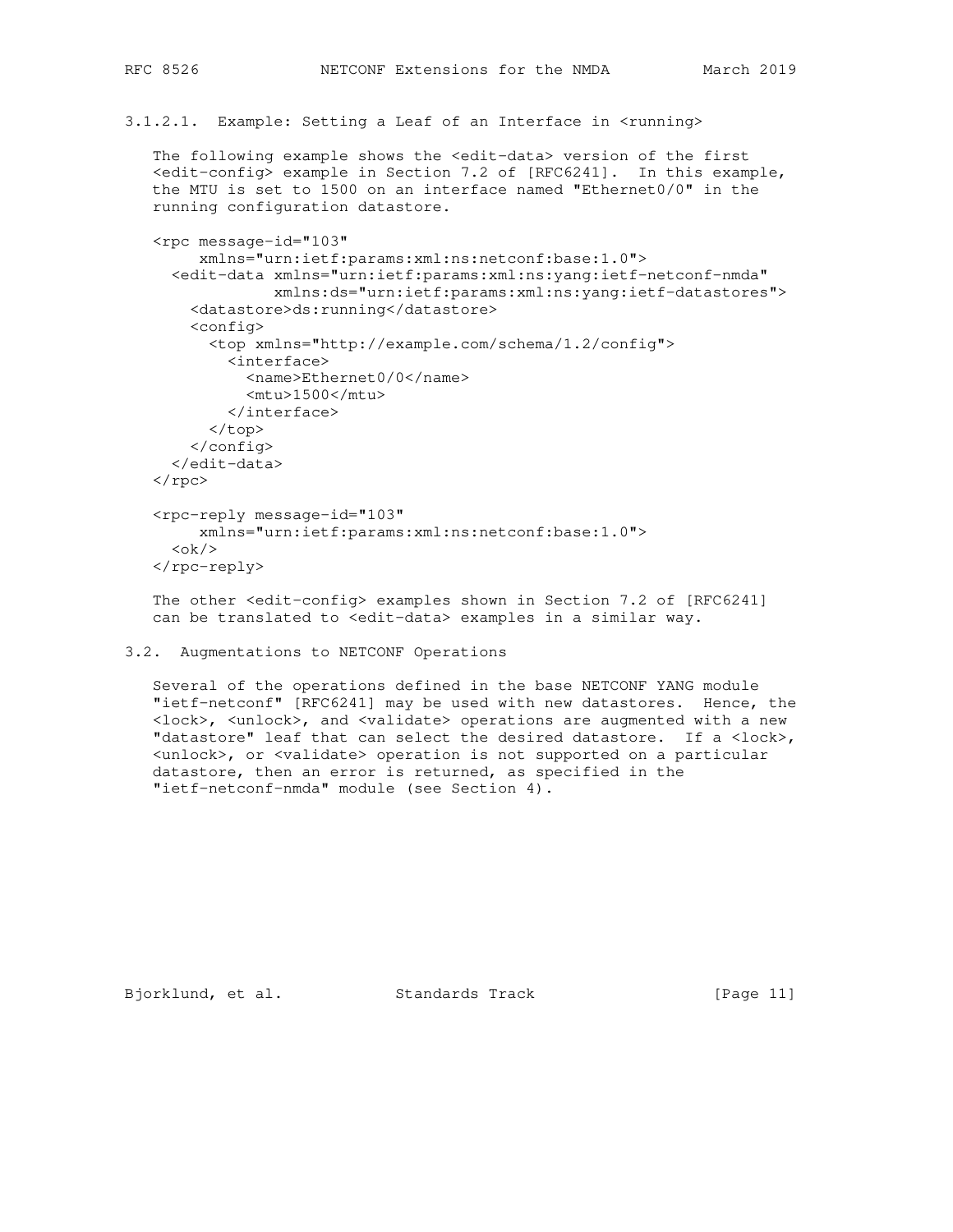4. NETCONF Datastores YANG Module

```
 This module imports definitions from [RFC6991], [RFC6241], [RFC6243],
   and [RFC8342].
   <CODE BEGINS> file "ietf-netconf-nmda@2019-01-07.yang"
   module ietf-netconf-nmda {
     yang-version 1.1;
     namespace "urn:ietf:params:xml:ns:yang:ietf-netconf-nmda";
     prefix ncds;
      import ietf-yang-types {
       prefix yang;
       reference
          "RFC 6991: Common YANG Data Types";
 }
      import ietf-inet-types {
       prefix inet;
       reference
         "RFC 6991: Common YANG Data Types";
      }
      import ietf-datastores {
       prefix ds;
       reference
          "RFC 8342: Network Management Datastore Architecture
                     (NMDA) ", }
      import ietf-origin {
       prefix or;
       reference
          "RFC 8342: Network Management Datastore Architecture
                    (NMDA)";
      }
      import ietf-netconf {
       prefix nc;
       reference
         "RFC 6241: Network Configuration Protocol (NETCONF)";
      }
      import ietf-netconf-with-defaults {
       prefix ncwd;
       reference
          "RFC 6243: With-defaults Capability for NETCONF";
      }
      organization
        "IETF NETCONF Working Group";
```
Bjorklund, et al. Standards Track [Page 12]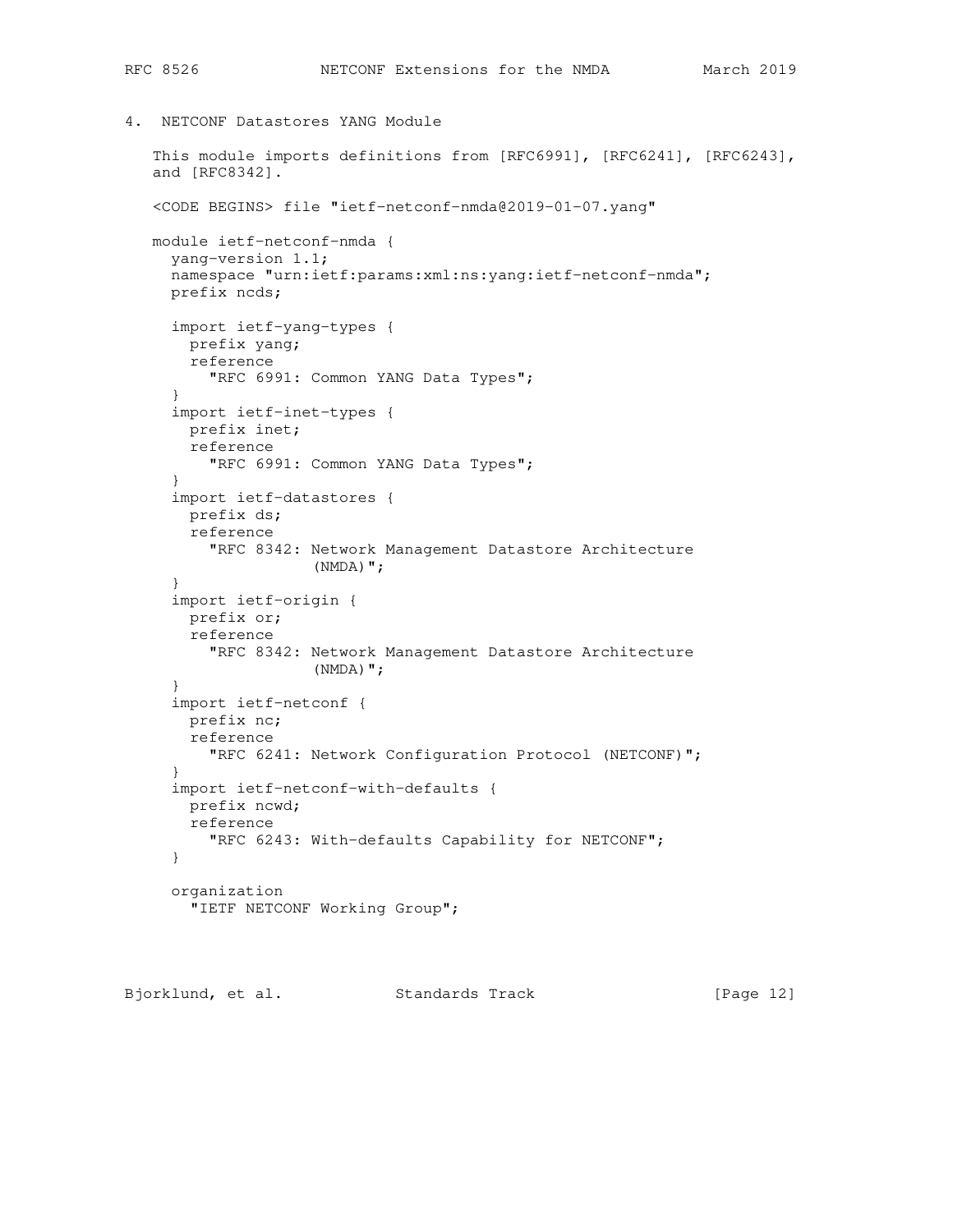| contact<br>"WG Web: | <https: datatracker.ietf.org="" netconf="" wg=""></https:>                                                                                                                                                                                                                                                           |
|---------------------|----------------------------------------------------------------------------------------------------------------------------------------------------------------------------------------------------------------------------------------------------------------------------------------------------------------------|
|                     | WG List: <mailto:netconf@ietf.org></mailto:netconf@ietf.org>                                                                                                                                                                                                                                                         |
| Author:             | Martin Bjorklund<br><mailto:mbi@tail-f.com></mailto:mbi@tail-f.com>                                                                                                                                                                                                                                                  |
| Author:             | Juergen Schoenwaelder<br><mailto:j.schoenwaelder@jacobs-university.de></mailto:j.schoenwaelder@jacobs-university.de>                                                                                                                                                                                                 |
| Author:             | Phil Shafer<br><mailto:phil@juniper.net></mailto:phil@juniper.net>                                                                                                                                                                                                                                                   |
| Author:             | Kent Watsen<br><mailto: kent+ietf@watsen.net=""></mailto:>                                                                                                                                                                                                                                                           |
| Author:             | Robert Wilton<br><mailto:rwilton@cisco.com>";</mailto:rwilton@cisco.com>                                                                                                                                                                                                                                             |
| description         | "This YANG module defines a set of NETCONF operations to support<br>the Network Management Datastore Architecture (NMDA).                                                                                                                                                                                            |
|                     | The key words 'MUST', 'MUST NOT', 'REQUIRED', 'SHALL', 'SHALL<br>NOT', 'SHOULD', 'SHOULD NOT', 'RECOMMENDED', 'NOT RECOMMENDED',<br>'MAY', and 'OPTIONAL' in this document are to be interpreted as<br>described in BCP 14 (RFC 2119) (RFC 8174) when, and only when,<br>they appear in all capitals, as shown here. |
|                     | Copyright (c) 2019 IETF Trust and the persons identified as<br>authors of the code. All rights reserved.                                                                                                                                                                                                             |

 Redistribution and use in source and binary forms, with or without modification, is permitted pursuant to, and subject to the license terms contained in, the Simplified BSD License set forth in Section 4.c of the IETF Trust's Legal Provisions Relating to IETF Documents (https://trustee.ietf.org/license-info).

 This version of this YANG module is part of RFC 8526; see the RFC itself for full legal notices.";

 revision 2019-01-07 { description "Initial revision."; reference "RFC 8526: NETCONF Extensions to Support the Network Management Datastore Architecture";

Bjorklund, et al. Standards Track [Page 13]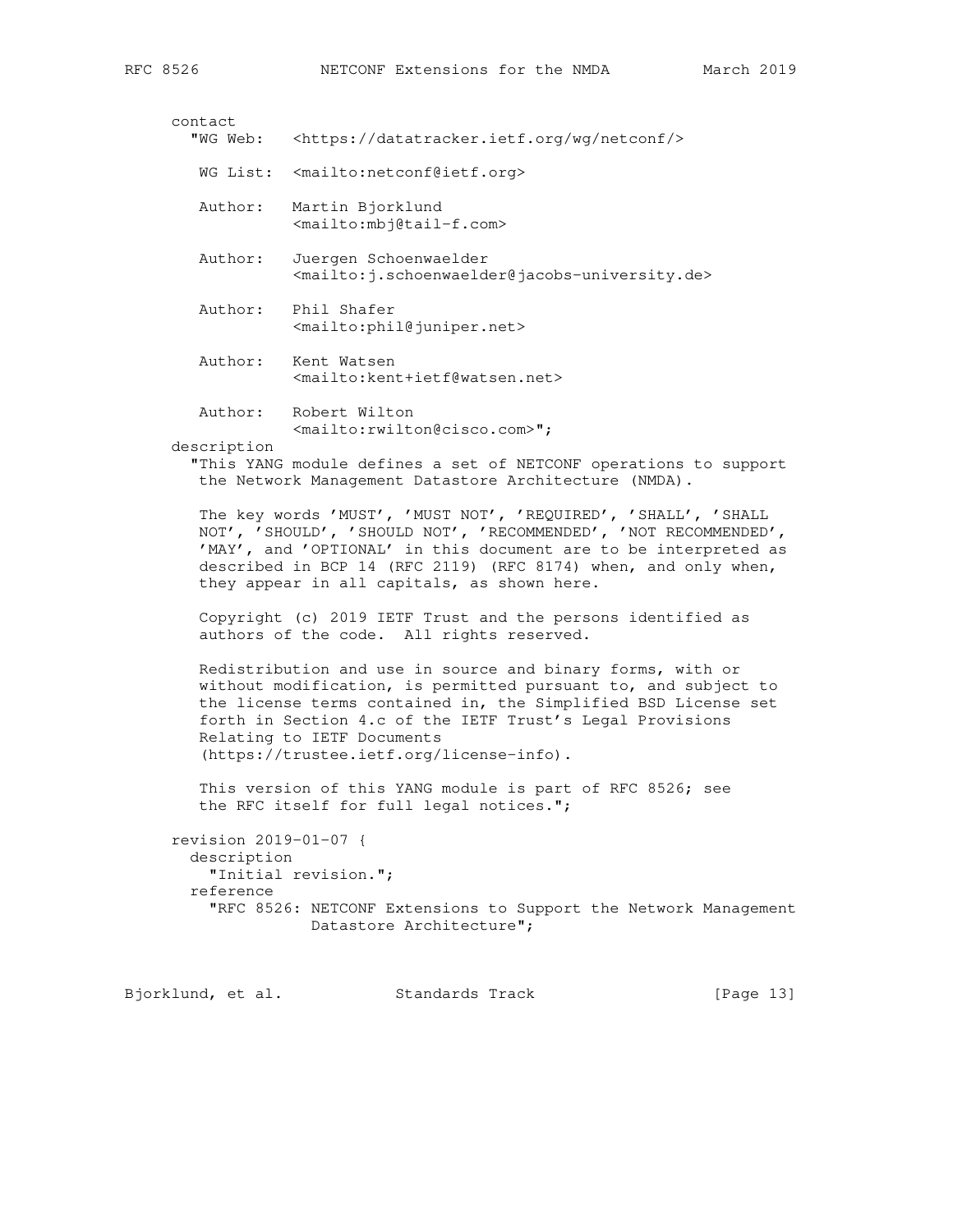```
 }
 feature origin {
  description
     "Indicates that the server supports the 'origin' annotation.";
  reference
     "RFC 8342: Network Management Datastore Architecture (NMDA)";
 }
 feature with-defaults {
  description
     "NETCONF :with-defaults capability. If the server advertises
     the :with-defaults capability for a session, then this
      feature must also be enabled for that session. Otherwise,
      this feature must not be enabled.";
  reference
     "RFC 6243: With-defaults Capability for NETCONF, Section 4; and
     RFC 8526: NETCONF Extensions to Support the Network Management
               Datastore Architecture, Section 3.1.1.2";
 }
 rpc get-data {
  description
     "Retrieve data from an NMDA datastore. The content returned
     by get-data must satisfy all filters, i.e., the filter
     criteria are logically ANDed.
      Any ancestor nodes (including list keys) of nodes selected by
      the filters are included in the response.
      The 'with-origin' parameter is only valid for an operational
      datastore. If 'with-origin' is used with an invalid
     datastore, then the server MUST return an <rpc-error> element
      with an <error-tag> value of 'invalid-value'.
      The 'with-defaults' parameter only applies to the operational
      datastore if the NETCONF :with-defaults and
      :with-operational-defaults capabilities are both advertised.
      If the 'with-defaults' parameter is present in a request for
      which it is not supported, then the server MUST return an
      <rpc-error> element with an <error-tag> value of
      'invalid-value'.";
   input {
     leaf datastore {
      type ds:datastore-ref;
      mandatory true;
```
Bjorklund, et al. Standards Track [Page 14]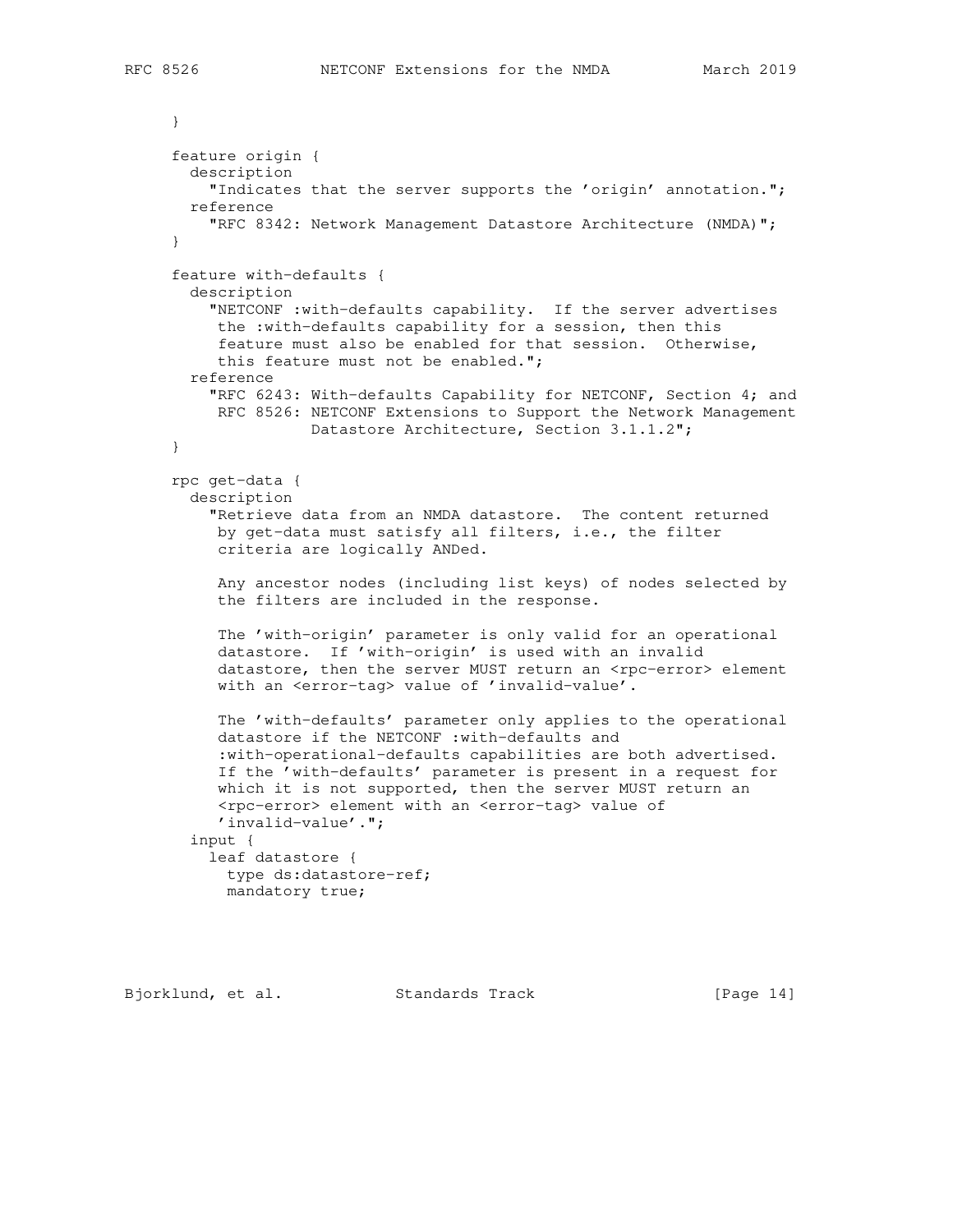```
 description
              "Datastore from which to retrieve data.
              If the datastore is not supported by the server, then the
             server MUST return an <rpc-error> element with an
              <error-tag> value of 'invalid-value'.";
 }
         choice filter-spec {
           description
              "The content filter specification for this request.";
           anydata subtree-filter {
             description
               "This parameter identifies the portions of the
                target datastore to retrieve.";
             reference
               "RFC 6241: Network Configuration Protocol (NETCONF),
                         Section 6";
 }
            leaf xpath-filter {
             if-feature "nc:xpath";
             type yang:xpath1.0;
             description
                "This parameter contains an XPath expression identifying
                the portions of the target datastore to retrieve.
                 If the expression returns a node-set, all nodes in the
                 node-set are selected by the filter. Otherwise, if the
                 expression does not return a node-set, then the
                 <get-data> operation fails.
                 The expression is evaluated in the following XPath
                 context:
                   o The set of namespace declarations are those in
                      scope on the 'xpath-filter' leaf element.
                   o The set of variable bindings is empty.
                   o The function library is the core function library,
                      and the XPath functions are defined in Section 10
                      of RFC 7950.
                   o The context node is the root node of the target
                     datastore.";
           }
 }
         leaf config-filter {
           type boolean;
```
Bjorklund, et al. Standards Track [Page 15]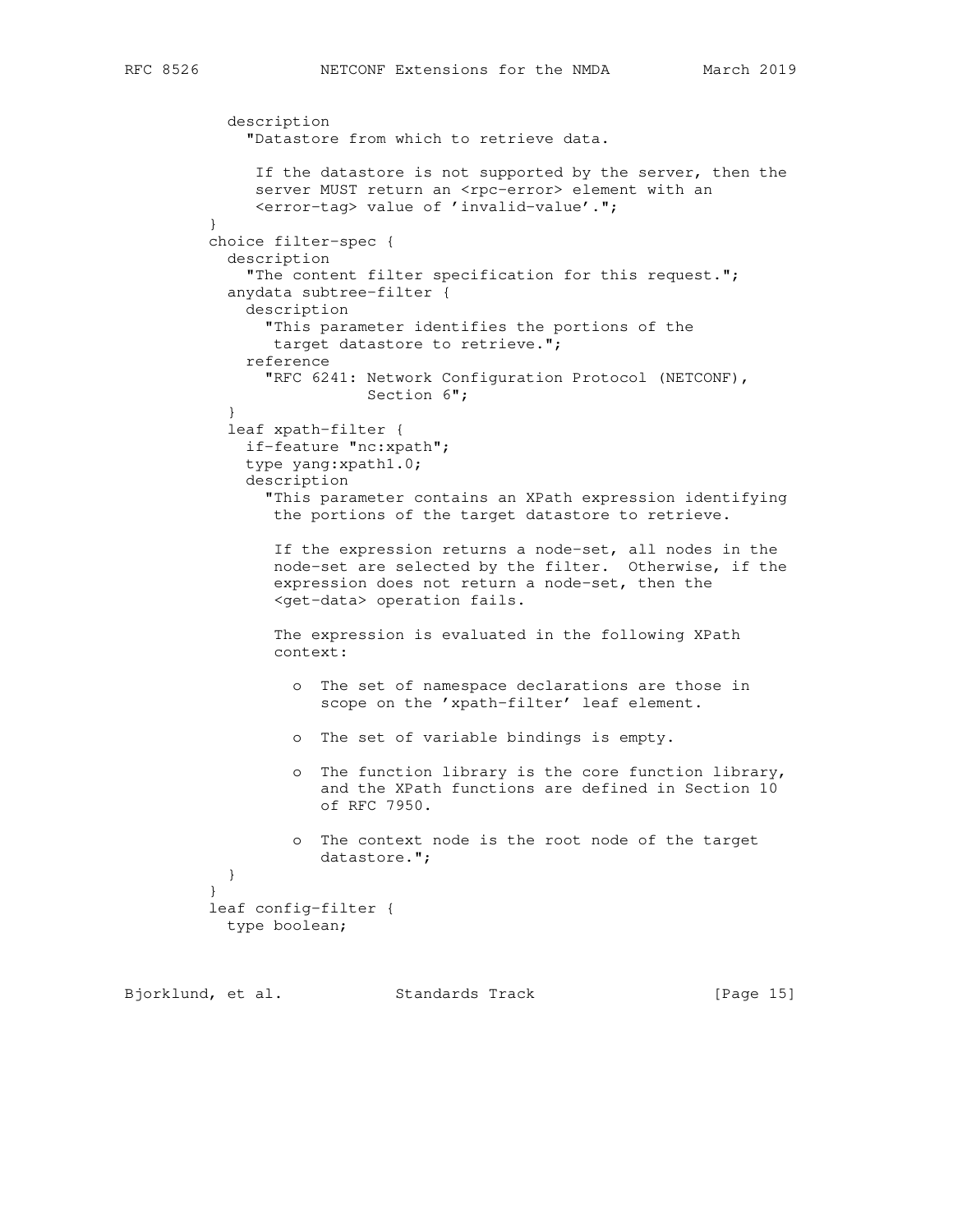```
 description
             "Filter for nodes with the given value for their 'config'
              property. When this leaf is set to 'true', only 'config
              true' nodes are selected, and when set to 'false', only
              'config false' nodes are selected. If this leaf is not
              present, no nodes are filtered.";
 }
         choice origin-filters {
          when 'derived-from-or-self(datastore, "ds:operational")';
           if-feature "origin";
           description
             "Filters configuration nodes based on the 'origin'
              annotation. Configuration nodes that do not have an
 'origin' annotation are treated as if they have the
 'origin' annotation 'or:unknown'.
              System state nodes are not affected by origin-filters and
              thus not filtered. Note that system state nodes can be
              filtered with the 'config-filter' leaf.";
           leaf-list origin-filter {
             type or:origin-ref;
             description
               "Filter based on the 'origin' annotation. A
                configuration node matches the filter if its 'origin'
                annotation is derived from or equal to any of the given
                filter values.";
 }
           leaf-list negated-origin-filter {
             type or:origin-ref;
             description
               "Filter based on the 'origin' annotation. A
               configuration node matches the filter if its 'origin'
                annotation is neither derived from nor equal to any of
                the given filter values.";
 }
 }
         leaf max-depth {
           type union {
            type uint16 {
              range "1..65535";
 }
             type enumeration {
              enum unbounded {
                description
                   "All descendant nodes are included.";
 }
 }
```
Bjorklund, et al. Standards Track [Page 16]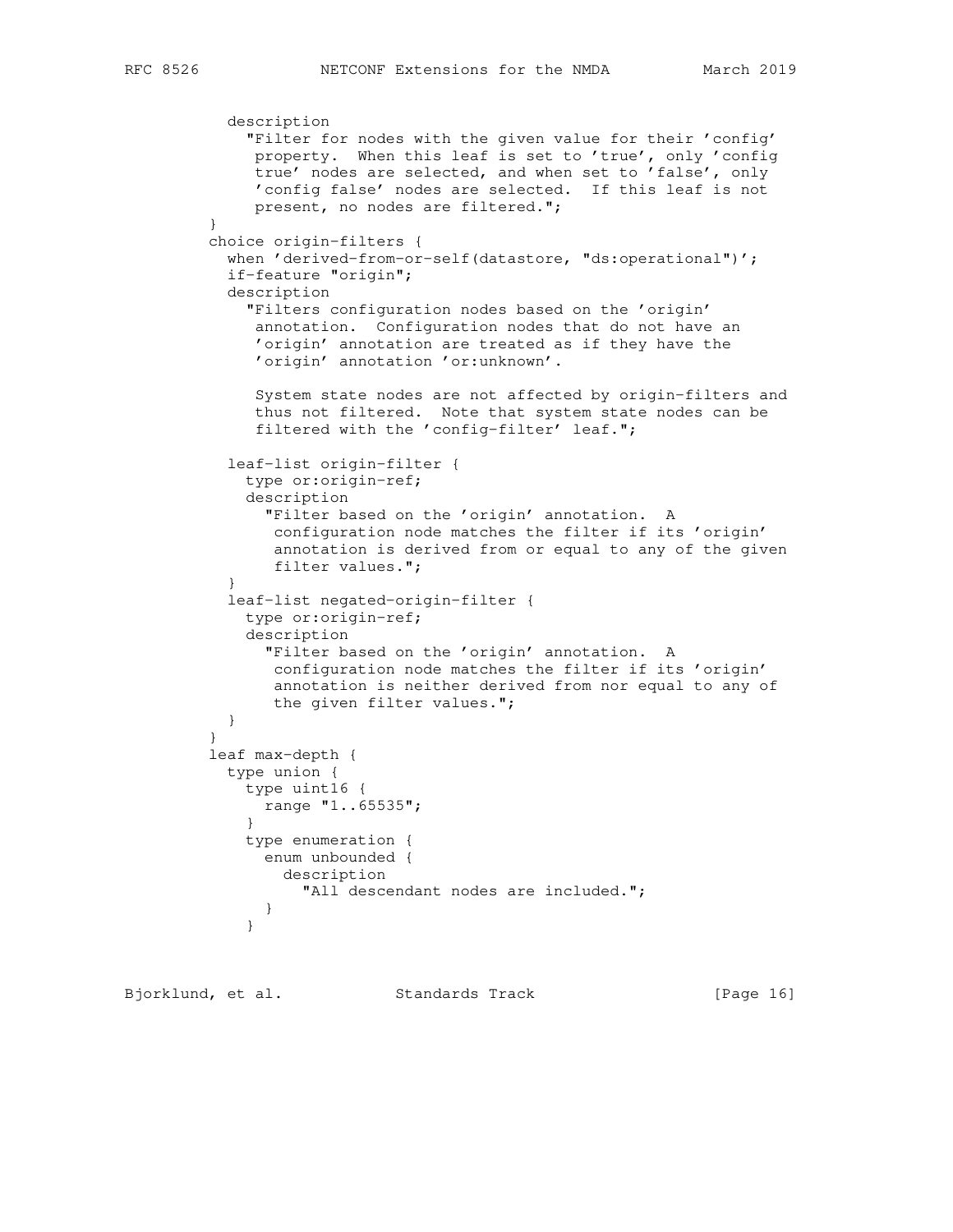```
 }
           default "unbounded";
           description
              "For each node selected by the filters, this parameter
              selects how many conceptual subtree levels should be
              returned in the reply. If the depth is 1, the reply
              includes just the selected nodes but no children. If the
              depth is 'unbounded', all descendant nodes are included.";
 }
         leaf with-origin {
           when 'derived-from-or-self(../datastore, "ds:operational")';
           if-feature "origin";
           type empty;
           description
             "If this parameter is present, the server will return
              the 'origin' annotation for the nodes that have one.";
 }
         uses ncwd:with-defaults-parameters {
           if-feature "with-defaults";
         }
       }
       output {
         anydata data {
           description
              "Copy of the source datastore subset that matched
              the filter criteria (if any). An empty data
              container indicates that the request did not
              produce any results.";
 }
       }
     }
     rpc edit-data {
       description
          "Edit data in an NMDA datastore.
          If an error condition occurs such that an error severity
          <rpc-error> element is generated, the server will stop
          processing the <edit-data> operation and restore the
          specified configuration to its complete state at
         the start of this <edit-data> operation.";
       input {
         leaf datastore {
           type ds:datastore-ref;
           mandatory true;
```
Bjorklund, et al. Standards Track [Page 17]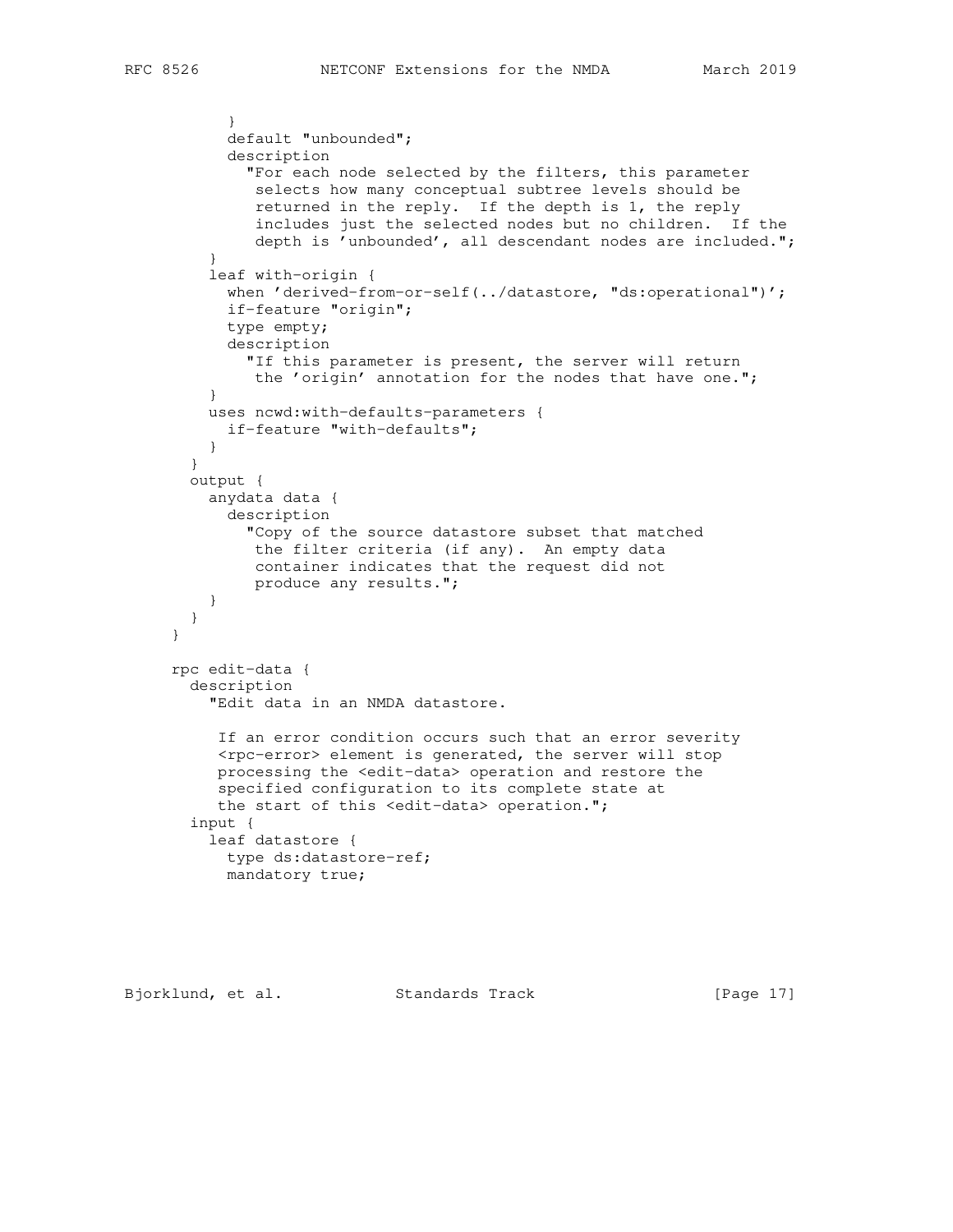```
 description
             "Datastore that is the target of the <edit-data> operation.
              If the target datastore is not writable, or is not
              supported by the server, then the server MUST return an
              <rpc-error> element with an <error-tag> value of
              'invalid-value'.";
 }
         leaf default-operation {
           type enumeration {
             enum merge {
               description
                 "The default operation is merge.";
 }
             enum replace {
               description
                 "The default operation is replace.";
 }
             enum none {
               description
                 "There is no default operation.";
             }
 }
           default "merge";
           description
             "The default operation to use.";
 }
         choice edit-content {
           mandatory true;
           description
             "The content for the edit operation.";
           anydata config {
             description
               "Inline config content.";
 }
           leaf url {
             if-feature "nc:url";
             type inet:uri;
             description
               "URL-based config content.";
           }
 }
       }
     }
     /*
      * Augment the <lock> and <unlock> operations with a
      * "datastore" parameter.
```
Bjorklund, et al. Standards Track [Page 18]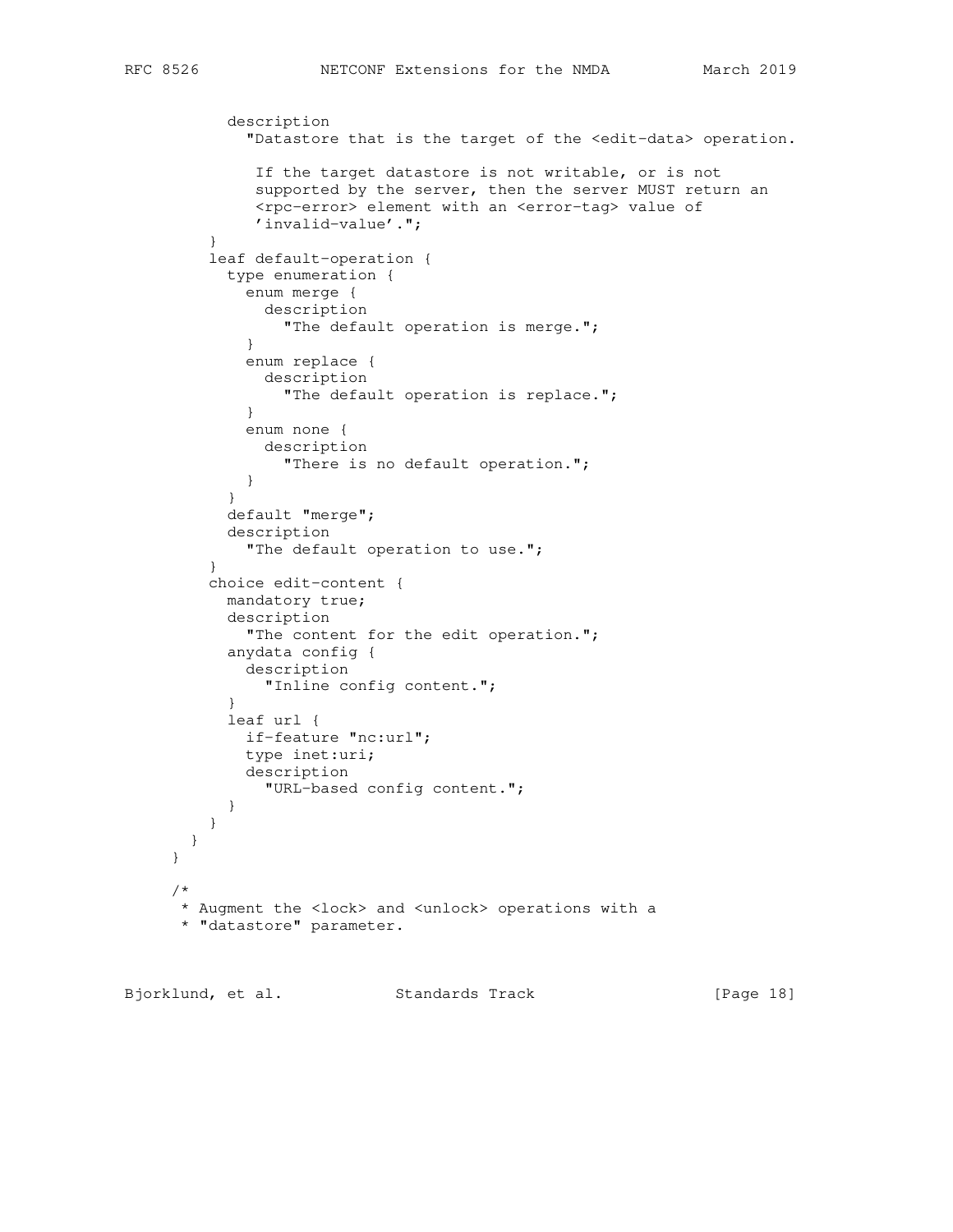```
 */
 augment "/nc:lock/nc:input/nc:target/nc:config-target" {
  description
    "Add NMDA datastore as target.";
  leaf datastore {
    type ds:datastore-ref;
     description
       "Datastore to lock.
        The <lock> operation is only supported on writable
        datastores.
        If the <lock> operation is not supported by the server on
        the specified target datastore, then the server MUST return
       an <rpc-error> element with an <error-tag> value of
        'invalid-value'.";
   }
 }
 augment "/nc:unlock/nc:input/nc:target/nc:config-target" {
   description
     "Add NMDA datastore as target.";
   leaf datastore {
    type ds:datastore-ref;
     description
       "Datastore to unlock.
        The <unlock> operation is only supported on writable
        datastores.
        If the <unlock> operation is not supported by the server on
        the specified target datastore, then the server MUST return
       an <rpc-error> element with an <error-tag> value of
        'invalid-value'.";
   }
 }
 /*
  * Augment the <validate> operation with a
  * "datastore" parameter.
  */
 augment "/nc:validate/nc:input/nc:source/nc:config-source" {
  description
     "Add NMDA datastore as source.";
  leaf datastore {
    type ds:datastore-ref;
```
Bjorklund, et al. Standards Track [Page 19]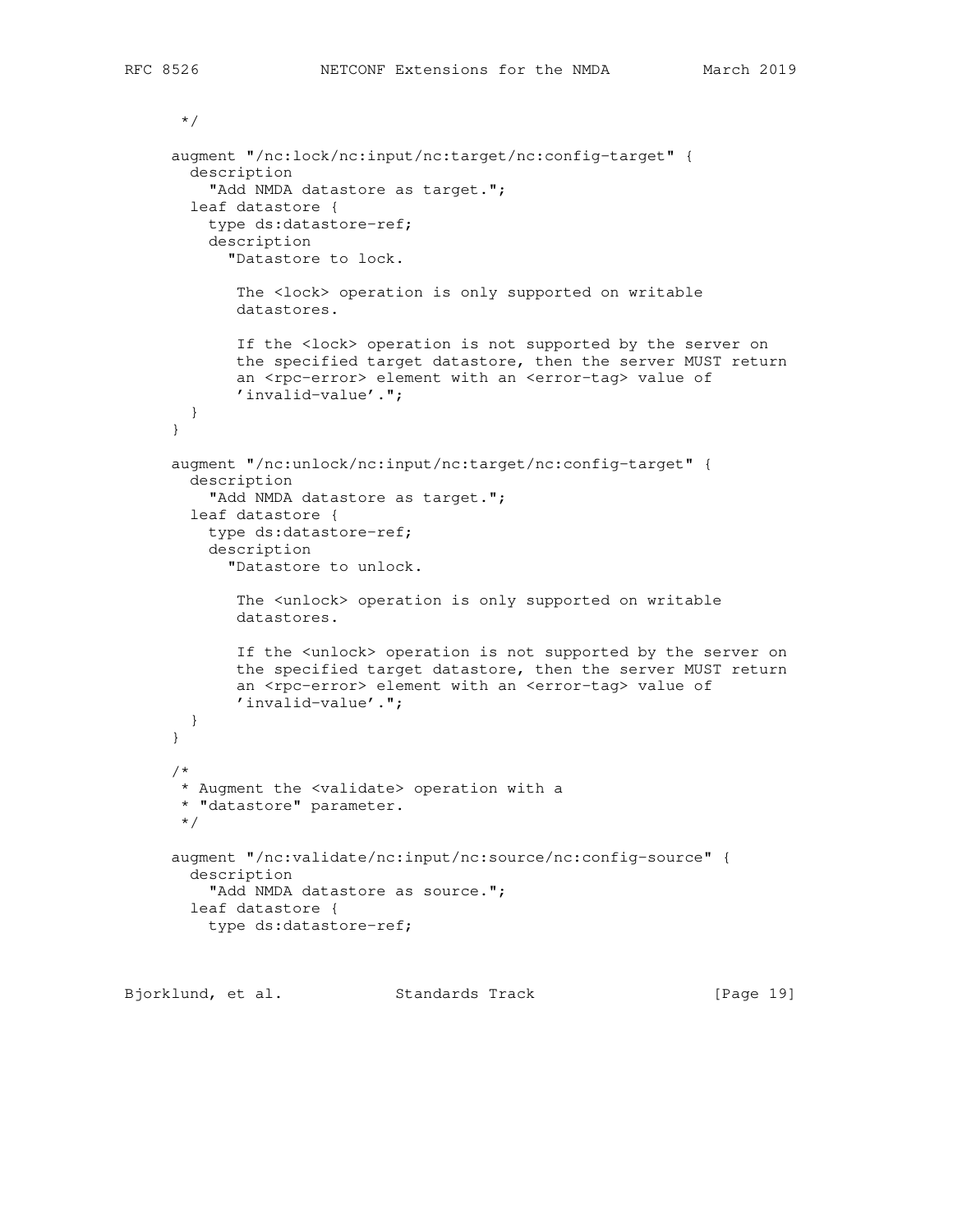```
 description
            "Datastore to validate.
            The <validate> operation is supported only on configuration
            datastores.
            If the <validate> operation is not supported by the server
            on the specified target datastore, then the server MUST
           return an <rpc-error> element with an <error-tag> value of
            'invalid-value'.";
       }
      }
    }
    <CODE ENDS>
5. IANA Considerations
    This document registers two capability identifier URNs in the
    "Network Configuration Protocol (NETCONF) Capability URNs" registry:
     Index
     Capability Identifier
 ---------------------
      :yang-library:1.1
     urn:ietf:params:netconf:capability:yang-library:1.1
      :with-operational-defaults
     urn:ietf:params:netconf:capability:with-operational-defaults:1.0
    This document registers a URI in the "IETF XML Registry" [RFC3688].
   Following the format in RFC 3688, the following registration has been
   made.
     URI: urn:ietf:params:xml:ns:yang:ietf-netconf-nmda
     Registrant Contact: The IESG.
     XML: N/A, the requested URI is an XML namespace.
    This document registers a YANG module in the "YANG Module Names"
   registry [RFC6020].
 name: ietf-netconf-nmda
 namespace: urn:ietf:params:xml:ns:yang:ietf-netconf-nmda
 prefix: ncds
 reference: RFC 8526
```

```
Bjorklund, et al. Standards Track [Page 20]
```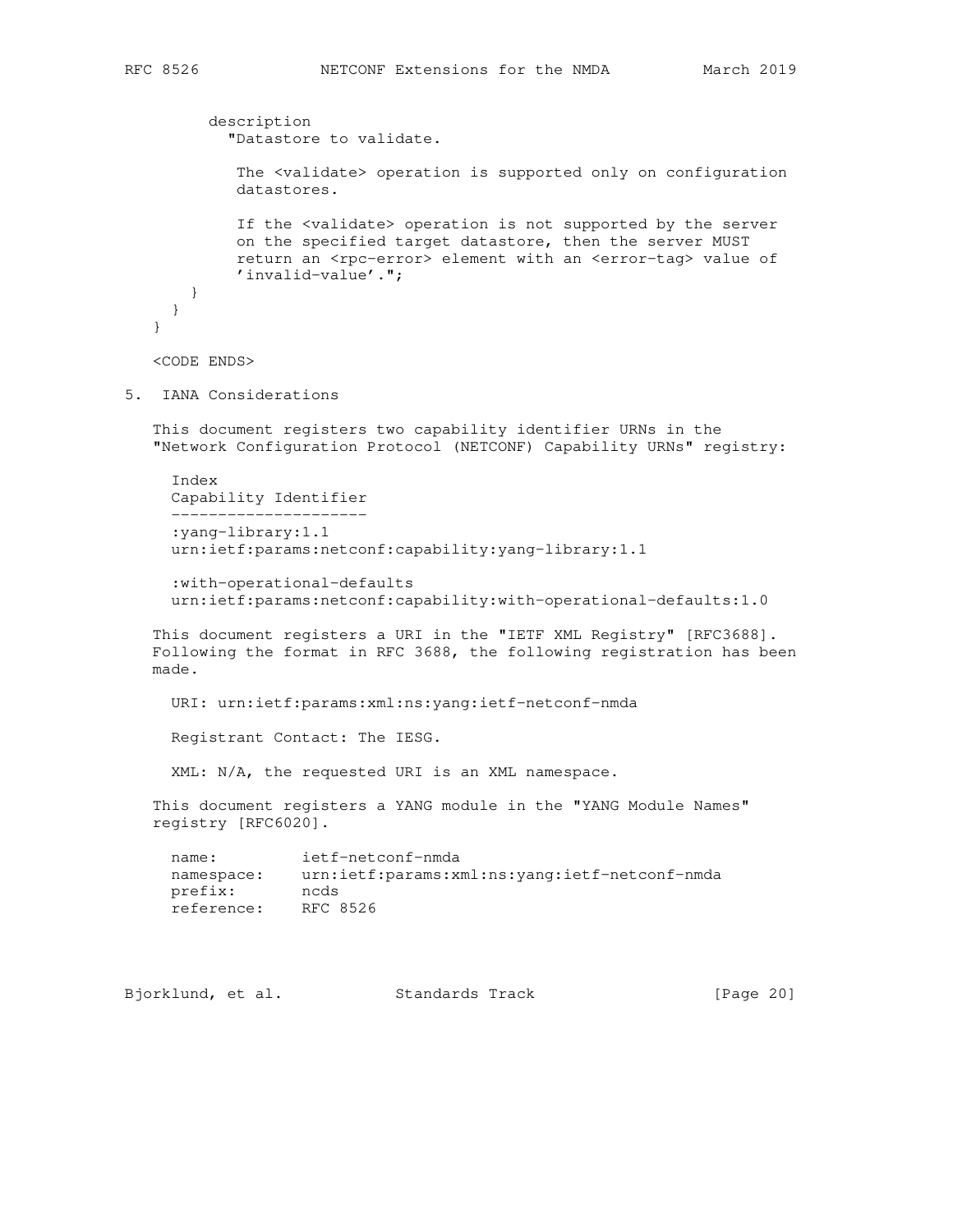#### 6. Security Considerations

 The YANG module defined in this document extends the base operations of the NETCONF [RFC6241] protocol. The lowest NETCONF layer is the secure transport layer and the mandatory-to-implement secure transport is Secure Shell (SSH) [RFC6242].

 The Network Configuration Access Control Model (NACM) [RFC8341] provides the means to restrict access for particular NETCONF users to a preconfigured subset of all available NETCONF protocol operations and content.

 The security considerations for the base NETCONF protocol operations (see Section 9 of [RFC6241]) apply to the new NETCONF <get-data> and <edit-data> operations defined in this document.

#### 7. References

7.1. Normative References

- [RFC2119] Bradner, S., "Key words for use in RFCs to Indicate Requirement Levels", BCP 14, RFC 2119, DOI 10.17487/RFC2119, March 1997, <https://www.rfc-editor.org/info/rfc2119>.
- [RFC3688] Mealling, M., "The IETF XML Registry", BCP 81, RFC 3688, DOI 10.17487/RFC3688, January 2004, <https://www.rfc-editor.org/info/rfc3688>.
- [RFC6020] Bjorklund, M., Ed., "YANG A Data Modeling Language for the Network Configuration Protocol (NETCONF)", RFC 6020, DOI 10.17487/RFC6020, October 2010, <https://www.rfc-editor.org/info/rfc6020>.
- [RFC6241] Enns, R., Ed., Bjorklund, M., Ed., Schoenwaelder, J., Ed., and A. Bierman, Ed., "Network Configuration Protocol (NETCONF)", RFC 6241, DOI 10.17487/RFC6241, June 2011, <https://www.rfc-editor.org/info/rfc6241>.
- [RFC6242] Wasserman, M., "Using the NETCONF Protocol over Secure Shell (SSH)", RFC 6242, DOI 10.17487/RFC6242, June 2011, <https://www.rfc-editor.org/info/rfc6242>.
- [RFC6243] Bierman, A. and B. Lengyel, "With-defaults Capability for NETCONF", RFC 6243, DOI 10.17487/RFC6243, June 2011, <https://www.rfc-editor.org/info/rfc6243>.

Bjorklund, et al. Standards Track [Page 21]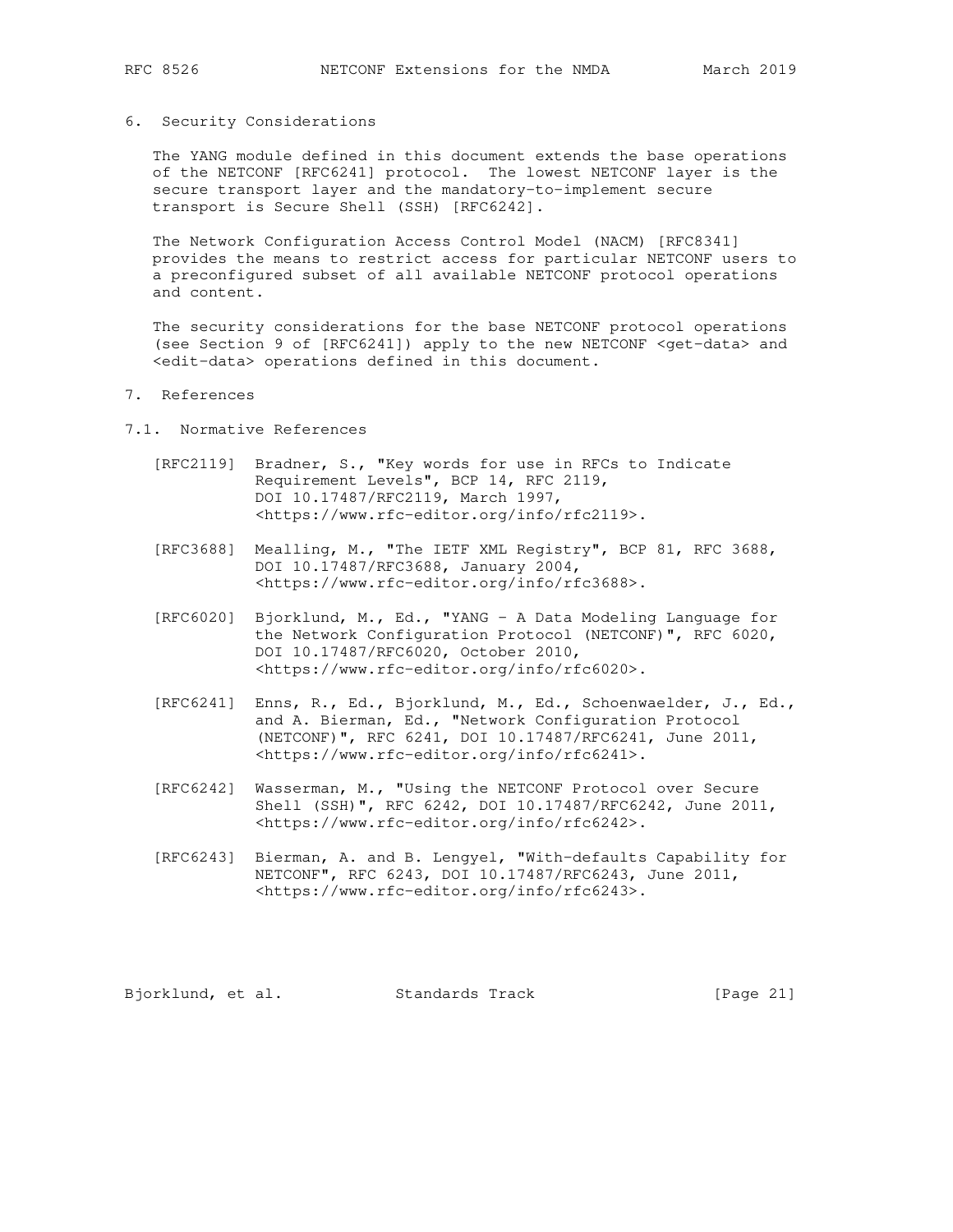- [RFC6991] Schoenwaelder, J., Ed., "Common YANG Data Types", RFC 6991, DOI 10.17487/RFC6991, July 2013, <https://www.rfc-editor.org/info/rfc6991>.
- [RFC7950] Bjorklund, M., Ed., "The YANG 1.1 Data Modeling Language", RFC 7950, DOI 10.17487/RFC7950, August 2016, <https://www.rfc-editor.org/info/rfc7950>.
- [RFC8174] Leiba, B., "Ambiguity of Uppercase vs Lowercase in RFC 2119 Key Words", BCP 14, RFC 8174, DOI 10.17487/RFC8174, May 2017, <https://www.rfc-editor.org/info/rfc8174>.
- [RFC8341] Bierman, A. and M. Bjorklund, "Network Configuration Access Control Model", STD 91, RFC 8341, DOI 10.17487/RFC8341, March 2018, <https://www.rfc-editor.org/info/rfc8341>.
	- [RFC8342] Bjorklund, M., Schoenwaelder, J., Shafer, P., Watsen, K., and R. Wilton, "Network Management Datastore Architecture (NMDA)", RFC 8342, DOI 10.17487/RFC8342, March 2018, <https://www.rfc-editor.org/info/rfc8342>.
	- [RFC8525] Bierman, A., Bjorklund, M., Schoenwaelder, J., Watsen, K., and R. Wilton, "YANG Library", RFC 8525, DOI 10.17487/RFC8525, March 2019, <https://www.rfc-editor.org/info/rfc8525>.
- 7.2. Informative References
	- [RFC8340] Bjorklund, M. and L. Berger, Ed., "YANG Tree Diagrams", BCP 215, RFC 8340, DOI 10.17487/RFC8340, March 2018, <https://www.rfc-editor.org/info/rfc8340>.